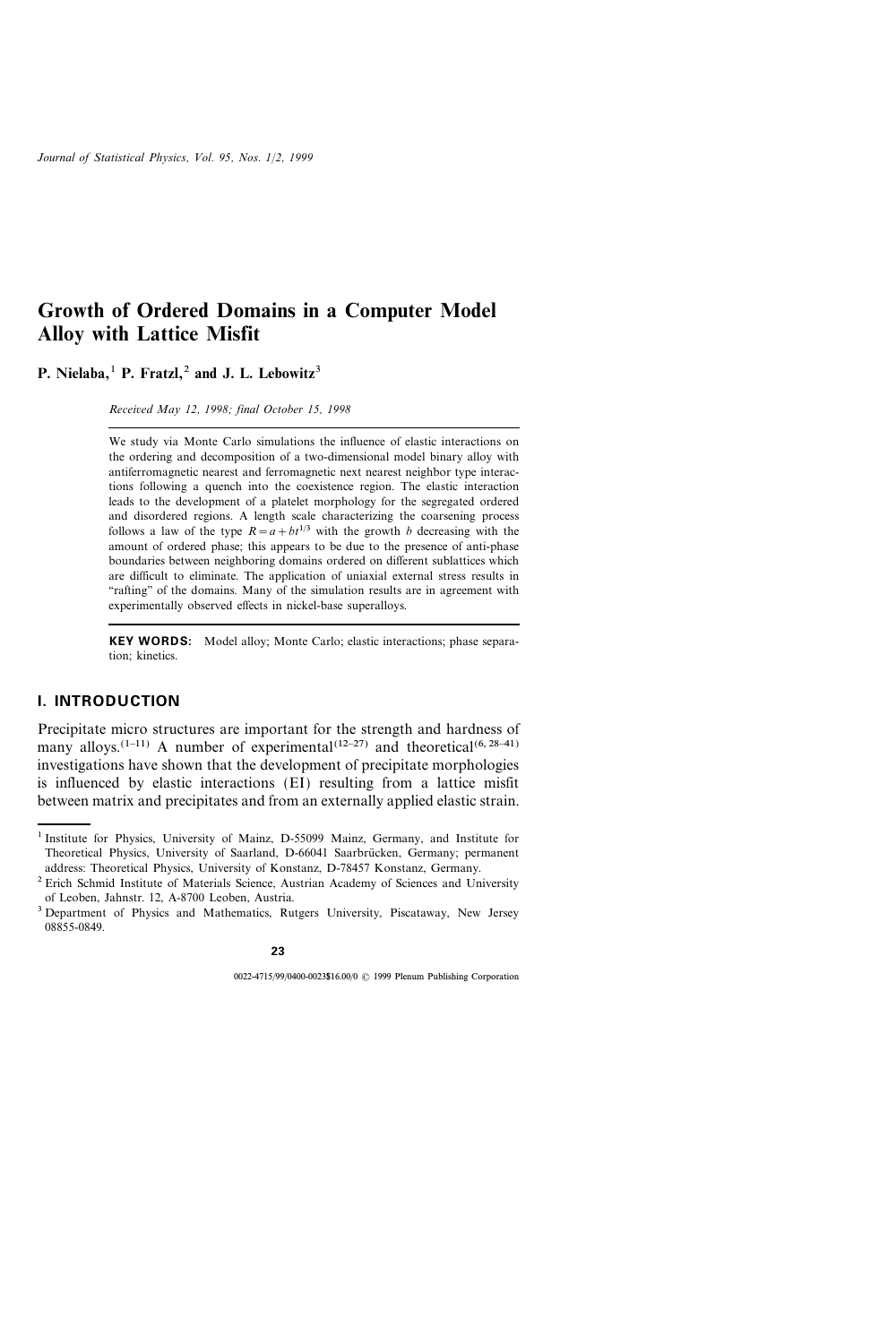24 Nielaba et al.

Thus, in Nickel base superalloys<sup> $(22-26)$ </sup> cuboidal precipitates develop as a result of EI.<sup>(21)</sup> These cuboids may join into large plates either spontaneously in the coarsening process or, more impressively, as a result of an externally applied uniaxial stress. These processes are reasonably well described by models where anisotropic elastic strains are incorporated into the kinetics of a phase separating system.<sup> $(6, 29, 31, 39-43)$ </sup> Such models include continuum approaches as well as atomistic computer simulations. In particular, an Ising type model has been developed<sup>(35-38)</sup> which predicts the growth of plate-like domains oriented perpendicular to the elastically soft directions, in agreement with experiment. The model fails however to reproduce some of the micro-structural details,(21) like narrow channels of disordered phase effectively cutting the plates into a succession of cuboids.

It has been suggested $^{(31)}$  that these channels correspond to wetted anti-phase boundaries (APB's) between variants of atomically ordered precipitates. Such a proposal is very difficult to check experimentally since variants of an ordered phase can only be distinguished in electron microscopy by measuring large specimen areas using atomic resolution, which is generally not possible. Similarly, the Ising model mentioned above did not include the possibility of different atomically ordered domains and cannot, therefore give an answer to this question. On the other hand, it is well known that the precipitation of ordered domains inside a random matrix is strongly influenced by the ordering tendency.<sup> $(22-26)$ </sup> Simulations of Ising models (not including EI) in which the ordered domains were of two types gave a precipitate morphology strongly dependent on the volume fraction of the disordered domain.(11) This can be interpreted as due to the fact that the disordered phase has always a tendency to wet the surface of the ordered domains. $(11)$ 

In the present work, we generalize the previous model $(11)$  by including EI resulting from a different size of the two types of atoms. We then study, via computer simulations, the influence of the ordering tendency of the precipitates on the domain structure and the kinetics both without and with external stress (rafting).

### II. THE MODEL

We consider a system consisting of  $N_A$  atoms of type A with radii  $R_A$ and  $N_B$  atoms of type B with radii  $R_B$ . The positions of the atoms are labeled by sites on a planar square lattice  $\mathscr L$  with lattice spacing a. There are  $N = L^2$  sites  $(N = N_A + N_B)$  and we use periodic boundary conditions. A spin variable  $y(\mathbf{p})$  is assigned at each site  $p \in \mathcal{L}$ , with  $y(\mathbf{p})=1$  if there is an A-atom at site **p** and  $y(\mathbf{p}) = -1$  if there is a B-atom there. The atoms, which can move off the lattice sites, are connected by elastic springs with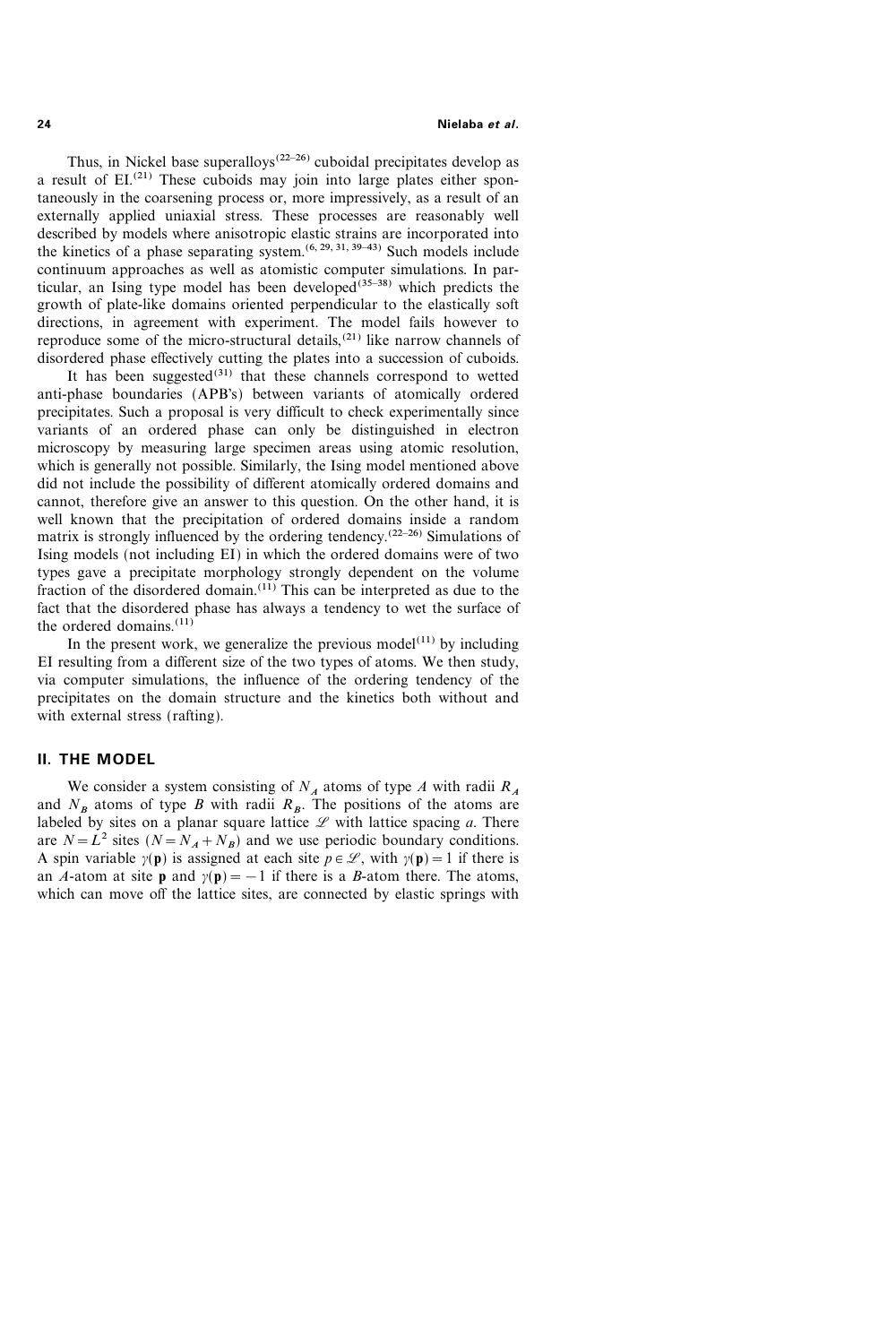longitudinal  $(L_+)$  and transverse  $(T_+)$  stiffness between nearest neighbors and springs with longitudinal stiffness  $(L_x)$  between next nearest neighbors. The different sizes of the atoms cause a lattice distortion, as discussed in refs. 35–38. There is also a short range "chemical interaction,"  $H_{\text{chem}}$ , between the atoms corresponding to anti-ferromagnetic (AFM) nearest and ferromagnetic (FM) next nearest neighbor potentials.<sup>(11)</sup> This has the form of an Ising Hamiltonian:

$$
H_{\text{chem}} = J \sum_{\mathbf{p} \in \mathcal{L}} \sum_{j=1,2} \gamma(\mathbf{p}) \gamma(\mathbf{p} + a\mathbf{e}_j)
$$
  

$$
- \frac{J}{2} \sum_{\mathbf{p} \in \mathcal{L}} \sum_{j=-1,1} \gamma(\mathbf{p}) \gamma(\mathbf{p} + a(\mathbf{e}_1 + j\mathbf{e}_2)), \qquad J > 0 \qquad (1)
$$

where  $e_1$  and  $e_2$  are unit vectors in horizontal and vertical direction, respectively.

An energy minimization over the atomic displacements for a given configuration can be performed as in refs.  $47, 48, 35-38$  and the resulting total Hamiltonian is then given by:

$$
H_{\text{tot}} = \frac{1}{2N} \sum_{\mathbf{k} \in BZ} \tilde{\varPsi}(\mathbf{k}) |\tilde{\gamma}(\mathbf{k})|^2 = \frac{1}{2N} \sum_{\mathbf{p}, \mathbf{p'} \in \mathcal{L}} \Psi(\mathbf{p} - \mathbf{p'}) \gamma(\mathbf{p}) \gamma(\mathbf{p'}) \tag{2}
$$

where  $\tilde{\gamma}(\mathbf{k})$  and  $\tilde{\psi}(\mathbf{k})$  are the Fourier transforms of  $\gamma(\mathbf{p})$  and the effective pair potential  $\Psi(\mathbf{p}-\mathbf{p}')$  respectively,

$$
\tilde{\gamma}(\mathbf{k}) = \sum_{\mathbf{p}} \gamma(\mathbf{p}) e^{i\mathbf{k} \cdot \mathbf{p}}; \qquad \tilde{\mathcal{P}}(\mathbf{k}) = \sum_{\mathbf{p}} \mathcal{V}(\mathbf{p}) e^{i\mathbf{k} \cdot \mathbf{p}}
$$

and the sum over **k** in (2) is taken over the first Brillouin zone of the lattice  $\mathcal{L}$ .

The effective potential  $\Psi(\mathbf{p})$  contains a long range anisotropic elastic part  $\Psi_{el}^{eff}(\mathbf{p})$  which has a form similar to a dipole-dipole interaction and decays like  $r^{-2}$  ( $r^{-3}$  in 3 dimensions) at large distances r. It also contains a short-range part  $\Psi_{sh}(\mathbf{p})$  which has contributions from both the chemical and the elastic interactions. In Fourier space the potential  $\tilde{\varPsi}(\mathbf{k})$ , which is the sum of  $\tilde{\Psi}_{sh}(\mathbf{k})+\tilde{\Psi}_{el}^{eff}(\mathbf{k})$ , can be calculated explicitly; see refs. 35–38:

$$
\tilde{\mathbf{\Psi}}_{sh}(\mathbf{k}) = 2J \left\{ c_1 + c_2 - c_1 c_2 + \frac{1}{4} \lambda \tilde{\mathbf{\Omega}} \right\}
$$
 (3)

$$
\tilde{\mathbf{\Psi}}_{\text{el}}^{\text{eff}}(\mathbf{k}) = -\frac{1}{2} \lambda J \frac{\tilde{\mathcal{D}}_{22} \tilde{G}_1^2 + \tilde{\mathcal{D}}_{11} \tilde{G}_2^2 - 2 \tilde{\mathcal{D}}_{12} \tilde{G}_1 \tilde{G}_2}{\tilde{\mathcal{D}}_{11} \tilde{\mathcal{D}}_{22} - \tilde{\mathcal{D}}_{12}^2} \tag{4}
$$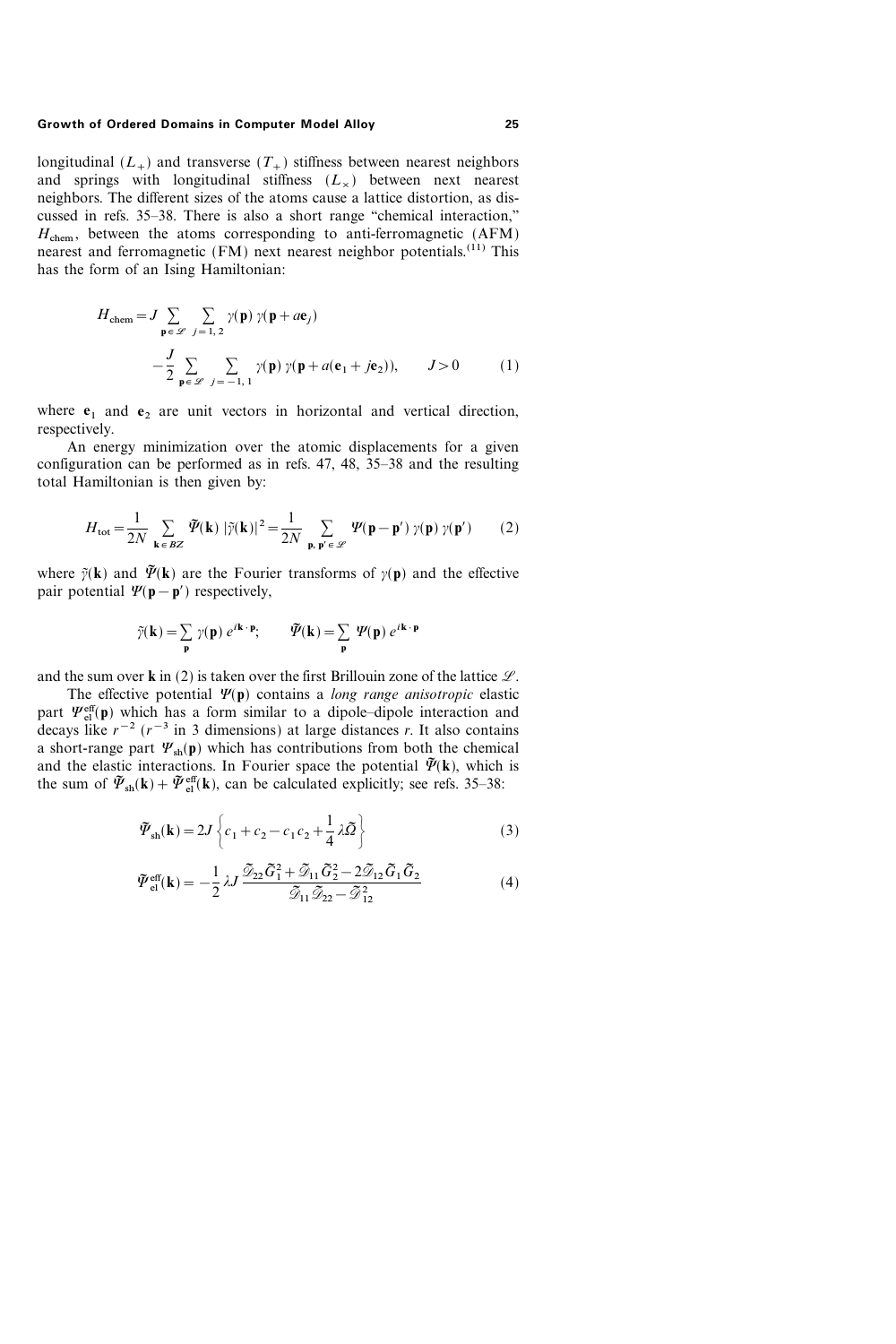Here  $i \in \{1, 2\}$ ,  $c_i = \cos ak_i$ , and  $s_i = \sin ak_i$ ,  $k_1$  and  $k_2$  being the components of the vector  $\bf{k}$  along the x and y directions of the square lattice,  $\lambda = (R_A - R_B)^2 / J,$ 

$$
\tilde{\Omega} = \sum_{i=1}^{2} \left\{ (1 - 2\alpha \varepsilon_{ii}^{0})(1 + c_i) L_{+} + [1 - \alpha(\varepsilon_{11}^{0} + \varepsilon_{22}^{0})](1 + c_1 c_2) L_{\times} \right\}
$$

and

$$
\tilde{G}_i = s_i (1 - \alpha \varepsilon_{ii}^0) L_+ + [c_{3-i} s_i (1 - \alpha (\varepsilon_{11}^0 + \varepsilon_{22}^0)/2) - c_i s_{3-i} \alpha \varepsilon_{12}^0/2] \sqrt{2} L_\times
$$
  

$$
\tilde{\mathcal{D}}_{ij} = \delta_{ij} \{ (1 - c_i) L_+ + (1 - c_{3-i}) T_+ + (1 - c_1 c_2) L_\times \} + (1 - \delta_{ij}) s_1 s_2 L_\times
$$

where  $\varepsilon_{ij}^0$  is the  $(i, j)$ -component of the strain tensor and  $\alpha \neq 0$  corresponds to non-zero external stress, see refs. 37 and 38.

#### A. Computer Simulations

For the numerical simulations, we chose  $(37, 38)$ 

$$
\lambda B = 2,
$$
  $L_{+}/B = 0.48,$   $L_{\times}/B = 0.68,$   $T_{+}/B = -0.16$ 

where  $B$  is the bulk modulus of the material, introduced here in order to make the above parameters dimensionless. A purely external stress  $\varepsilon_{11}$  in the x-direction corresponds, as shown in refs. 37 and 38, to setting

$$
\varepsilon_{12}^0 = 0
$$
 and  $\varepsilon_{22}^0 = -\frac{C_{12}^0}{C_{11}^0} \varepsilon_{11}^0 = -\frac{L_x - T_+}{L_x + L_+} \varepsilon_{11}^0 \approx -0.724 \varepsilon_{11}^0$  (5)

For simplicity we also define  $\zeta = \alpha \varepsilon_{11}^0$ .  $\zeta < 0$  corresponds to compressive stress in the x-direction,  $\zeta > 0$  corresponds to tensile stress in the x-direction. In the computer simulations we studied the cases  $\zeta = 0$  and  $\zeta = 0.1$ . An approximate phase diagram of this system with energy (1), i.e., in the absence of EI's, is shown in Fig. 1. The Monte Carlo simulations by Landau $(44, 45)$  for the model without EI show that the phase diagram contains a tricritical point at a tri-critical concentration close to a value at which half of the system is ordered and the other half is disordered. As discussed by Kincaid and Cohen,<sup>(46)</sup> the corresponding mean field theory provides a phase diagram with a critical end point instead of a tricritical point for the interaction parameters chosen in the present study. The precise location of the phase coexistence boundaries and the critical line is the topic of a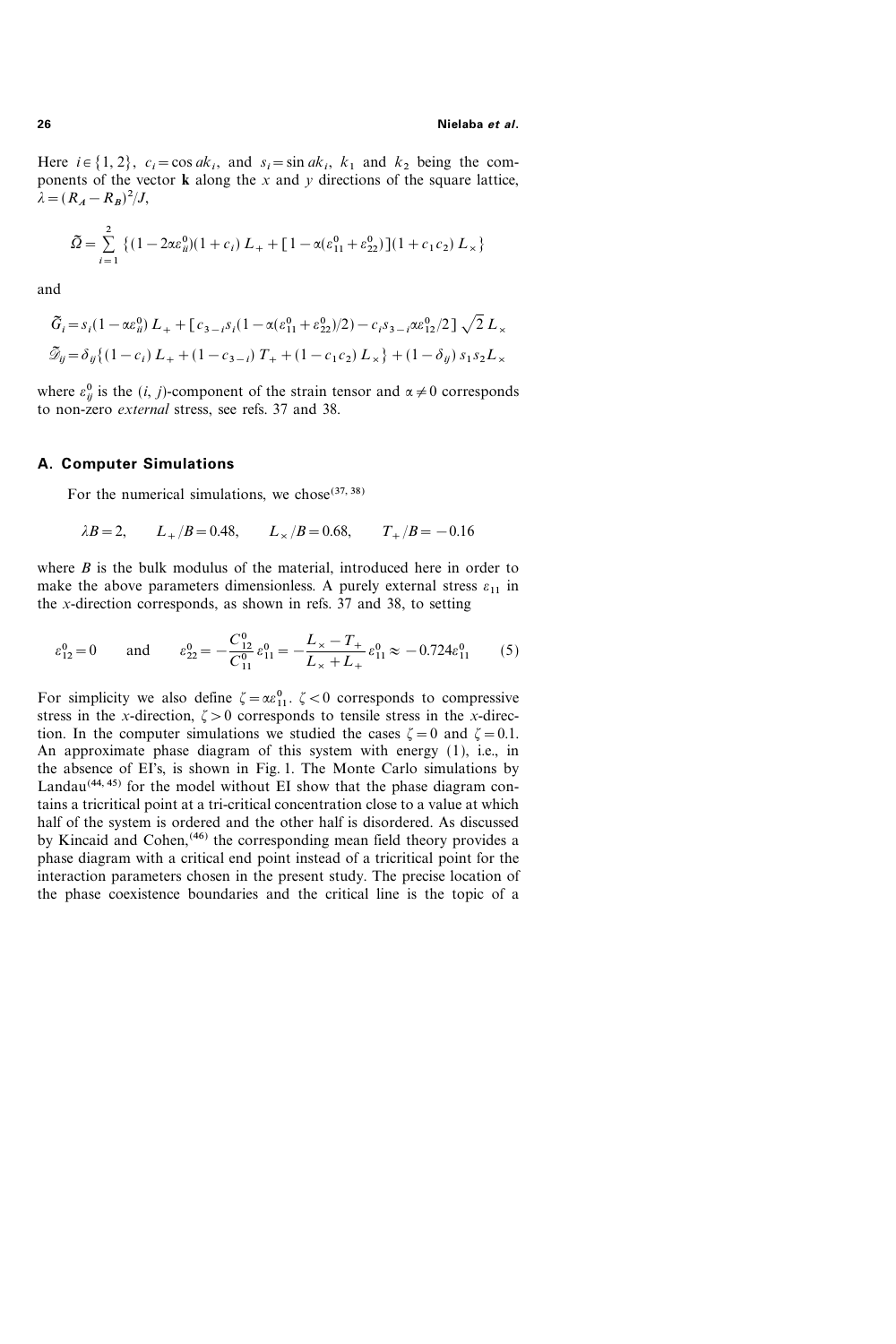

Fig. 1. Schematic equilibrium phase diagram (concentration c of A atoms vs. temperature  $T$ ) for the model A-B alloy, full squares: A-atoms, open circles: B-atoms. The full circles show the conditions at which our MC simulations were performed.

separate study. However, guided by the results of refs. 35 and 36 for the case with FM- and elastic interactions, we expect only relatively small quantitative modifications of the phase diagram of the system without EI, say an increase of the tri-critical temperature of order  $10\%$ , due to the added EI's used here.

Computer simulations were performed mainly on a  $128 \times 128$  lattice at a temperature,  $T = T_c^{is}/4 \approx 0.567J/k_B$ , ( $T_c^{is}$  is the critical temperature of the two-dimensional nearest-neighbor AFM Ising model) with  $(\zeta = 0.1)$  and without  $(\zeta = 0)$  external stress. Three "alloys" with concentration of (large) A-atoms  $c = N_A/N = 0.15$ ,  $c = 0.25$  and  $c = 0.35$  were considered. These are all well within the two-phase region between the ordered inter-metallic alloy with stoichiometric composition AB and the disordered B-rich phase; corresponding approximately to volume fractions of the ordered phase  $f = 0.3$ , 0.5 and 0.7, respectively. The simulations were performed using the algorithm described in refs. 35 and 36. In essence, it amounts to the Metropolis algorithm with Kawasaki dynamics: a nearest neighbor pair is chosen at random and if the exchange of the pair leads to a decrease in total energy, then the exchange is performed, but if it leads to an increase  $\delta E$ , it is only done with probability exp( $-\delta E/kT$ ). One Monte Carlo step (MCS) consists of one attempted update of every lattice site. Since the interaction potential is long-range, a special updating procedure (described in ref. 35) was used.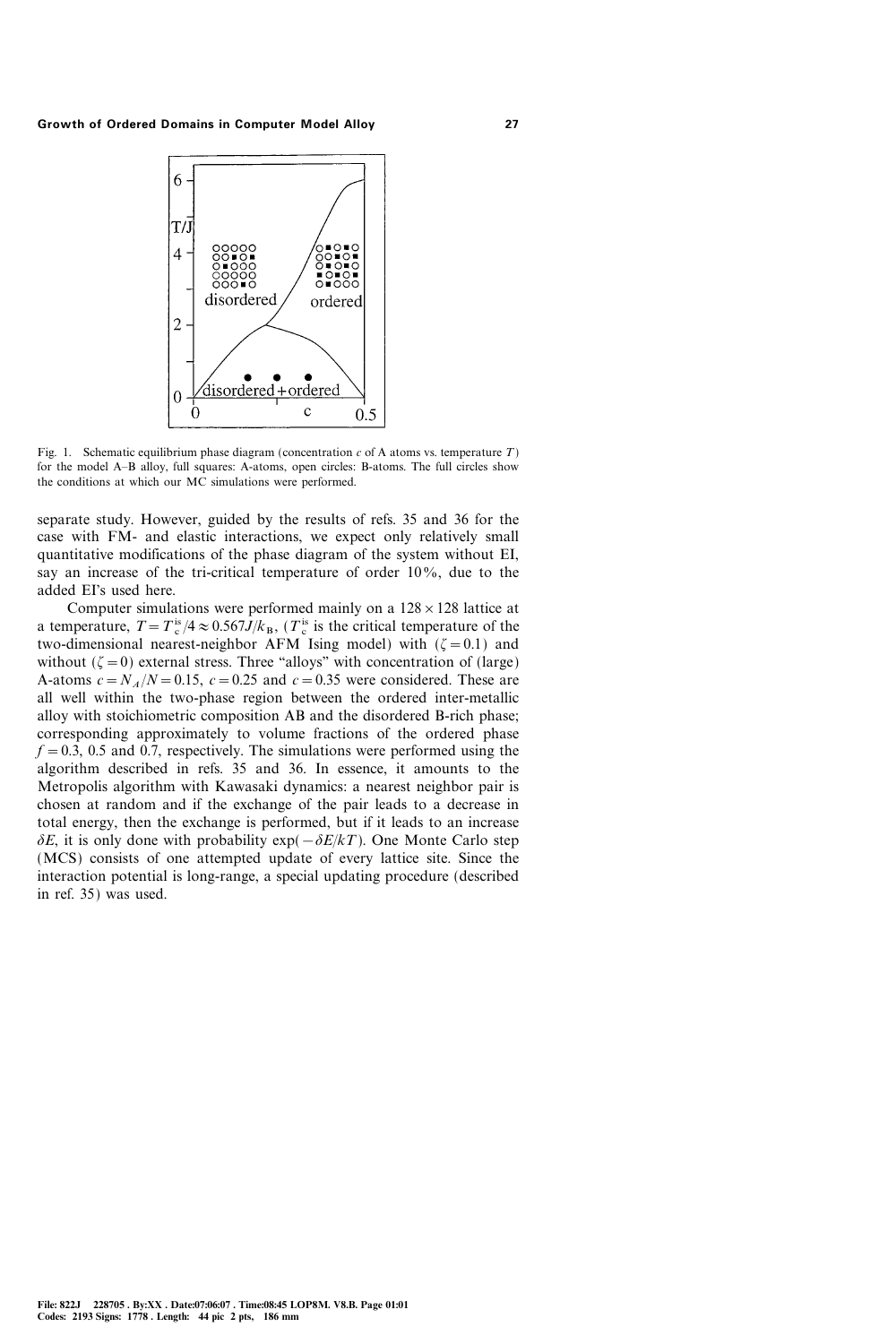### III. RESULTS AND DISCUSSION

## A. Characterization of Configurations

Since there are two sub-lattices within the ordered "anti-ferromagnetic" structure on the square lattice, there will also be two possible variants for the ordered phase, one where the A-atoms are on the even sub-lattice (which we call for short the even variant) and one where the A-atoms are on the odd sub-lattice (odd variant). To represent "snap-shot" pictures of the configurations in a way that clearly differentiates between the two variant ordered phases as well as the disordered phase, we put a solid square at an even site occupied by an A-particle and an open circle at an odd site occupied by an A-particle. The sites occupied by the B-particles are left empty see Fig. 2.

We define the short range order parameter  $\eta_{sr}$ ,

$$
\eta_{sr} = \frac{1}{2} - \frac{1}{4N} \sum_{\mathbf{p} \in \mathcal{L}} \sum_{j=1,2} \gamma(\mathbf{p}) \gamma(\mathbf{p} + a\mathbf{e}_j)
$$
(6)

and the long range order parameter  $\eta_{\text{lr}}$ ,

$$
\eta_{\text{lr}} = \frac{1}{N} \sum_{\mathbf{p} \in \mathcal{L}} \gamma(\mathbf{p})(-1)^{p_1 + p_2} \tag{7}
$$

 $\eta_{sr}$  represents the relative amount of the ordered phase, irrespective of whether the order corresponds to the odd or the even variant, while  $\eta_{\text{tr}}$  is the global average of the staggered spin variable and corresponds to twice the difference in the concentration of A-atoms on the odd and the even sub-lattice.

Our first observation is that the short-range ordering of the domains takes place quite rapidly. We find that  $|\eta_{sr}/2c-1|<10^{-2}$  after 10<sup>3</sup> MCS. To characterize the decomposition kinetics, we use the structure function

$$
S_{\mathbf{k}} = \frac{1}{N} \left| \sum_{\mathbf{p} \in \mathcal{L}} \exp(i\mathbf{k} \cdot \mathbf{p}) \gamma(\mathbf{p}) \right|^2 \tag{8}
$$

where  $\mathbf{k} = (k_1 , k_2)$  is a reciprocal lattice vector, with  $k_j = 2\pi K_j/La$  and  $K_i = 1, 2,..., L$  for  $j = 1, 2$ . For a system undergoing both ordering and decomposition, the structure function is concentrated in two areas, around the point  $(\pi/a, \pi/a)$  (related to ordering) and around the point  $(0, 0)$ (related to decomposition) of reciprocal space. Note, that  $S_{(0, 0)} =$  $N(1-2c)^2$  and that  $S_{(\pi,\pi)} = N\eta_{\rm lr}^2$ .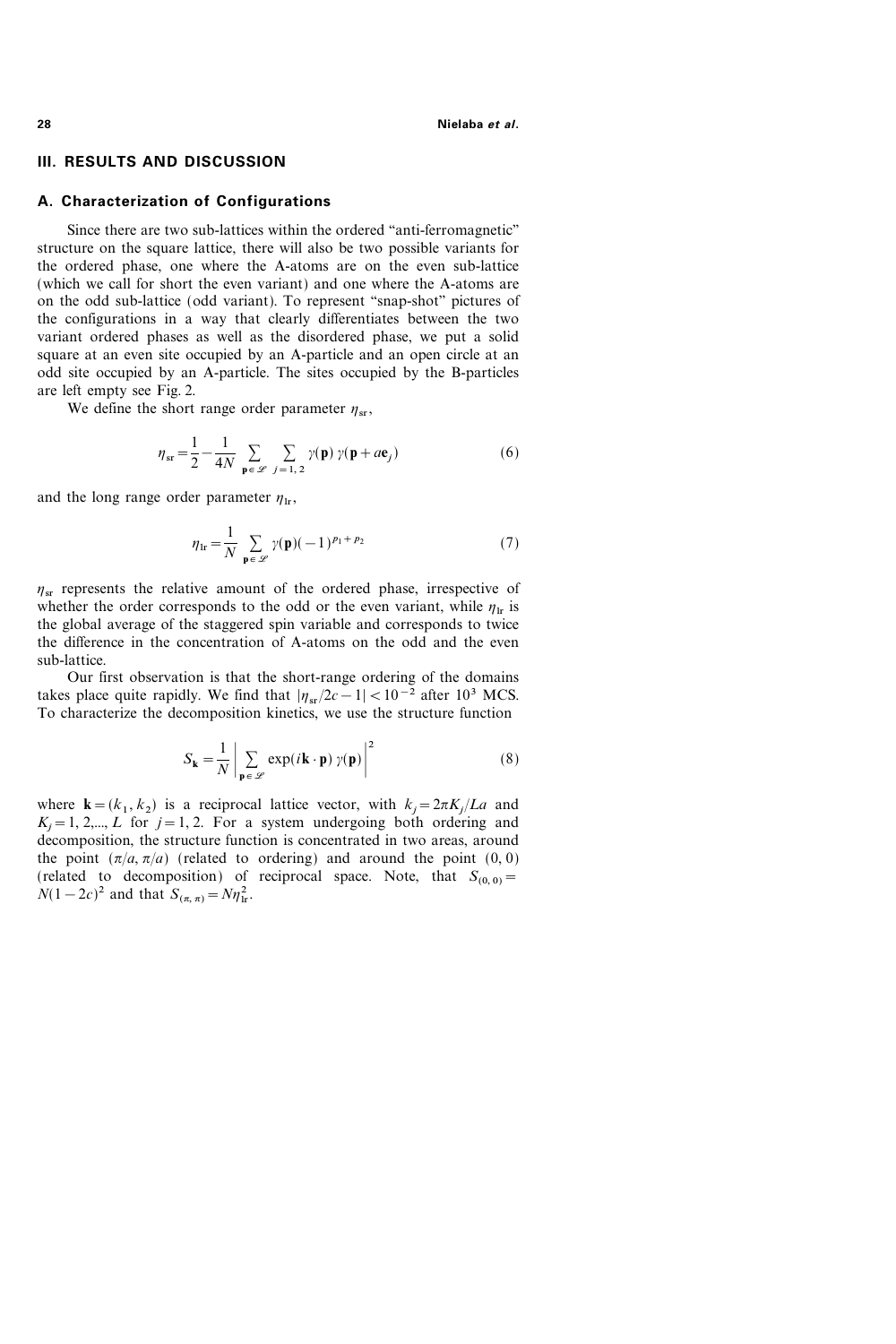

Fig. 2. Configurations after 20000 MCS for  $c=0.15$  (a),  $c=0.25$  (b) and  $c=0.35$  (c) and after 100000 MCS for  $c = 0.15$  (d),  $c = 0.25$  (e) and  $c = 0.35$  (f).  $c = 0.25$  is the (approximate) tricritical concentration. The symbols show the occupancy of the even sites (full symbols) and of the odd sites (open symbols) by the particles with positive spins. There was no external stress applied ( $\zeta=0$ ).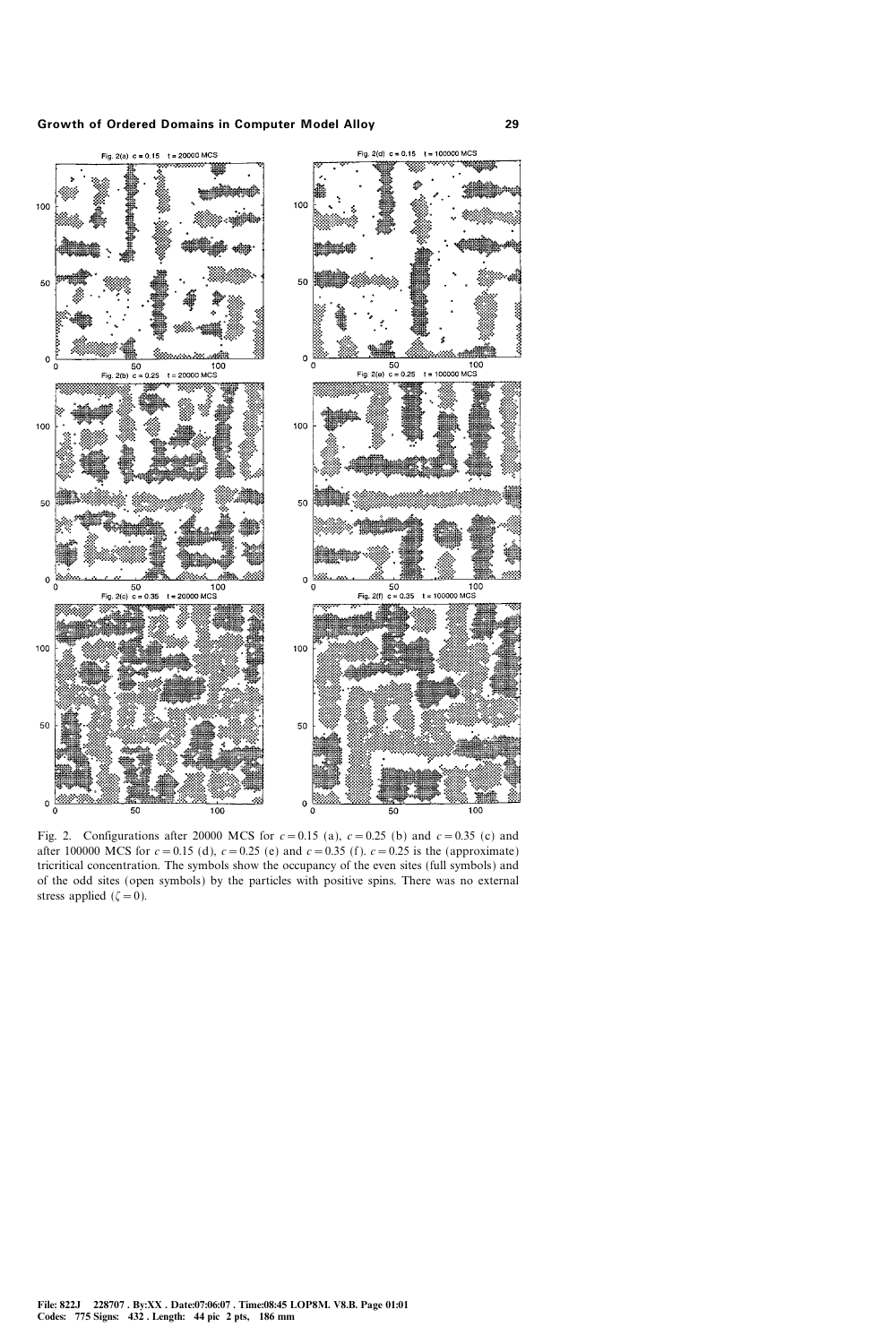

Fig. 3. Decomposition of the first Brillouin zone into  $\Omega_0$  (grey area) and  $\Omega_{\pi}$  (white area) centered around  $\mathbf{k}=(\pi/a, \pi/a)$  (a) and around  $\mathbf{k}=(0, 0)$  (b). The dashed lines in (c) and (d) sketch the k-space decomposition around  $\mathbf{k}=(\pi/a, \pi/a)$  (c) and around  $\mathbf{k}=(0, 0)$  (d) according to Eq. (16).

To study the kinetics and scaling properties of the two processes we divide as in ref. 11 the (square shaped) Brillouin zone in reciprocal space into two regions of equal area (see Fig. 3): a diamond centered at  $(0, 0)$ describing decomposition,

$$
\Omega_0 = \{ \mathbf{k} : |k_1| + |k_2| \le \pi/a \} \tag{9}
$$

and a region consisting of four triangles. Under the periodicity of the reciprocal lattice the points of the latter region are together equivalent to a second diamond-shaped region  $\Omega_{\pi}$  in reciprocal space centered around  $(\pi/a, \pi/a),$ 

$$
\Omega_{\pi} = \{ \mathbf{k} : |k_1 - \pi/a| + |k_2 - \pi/a| \le \pi/a \}
$$
 (10)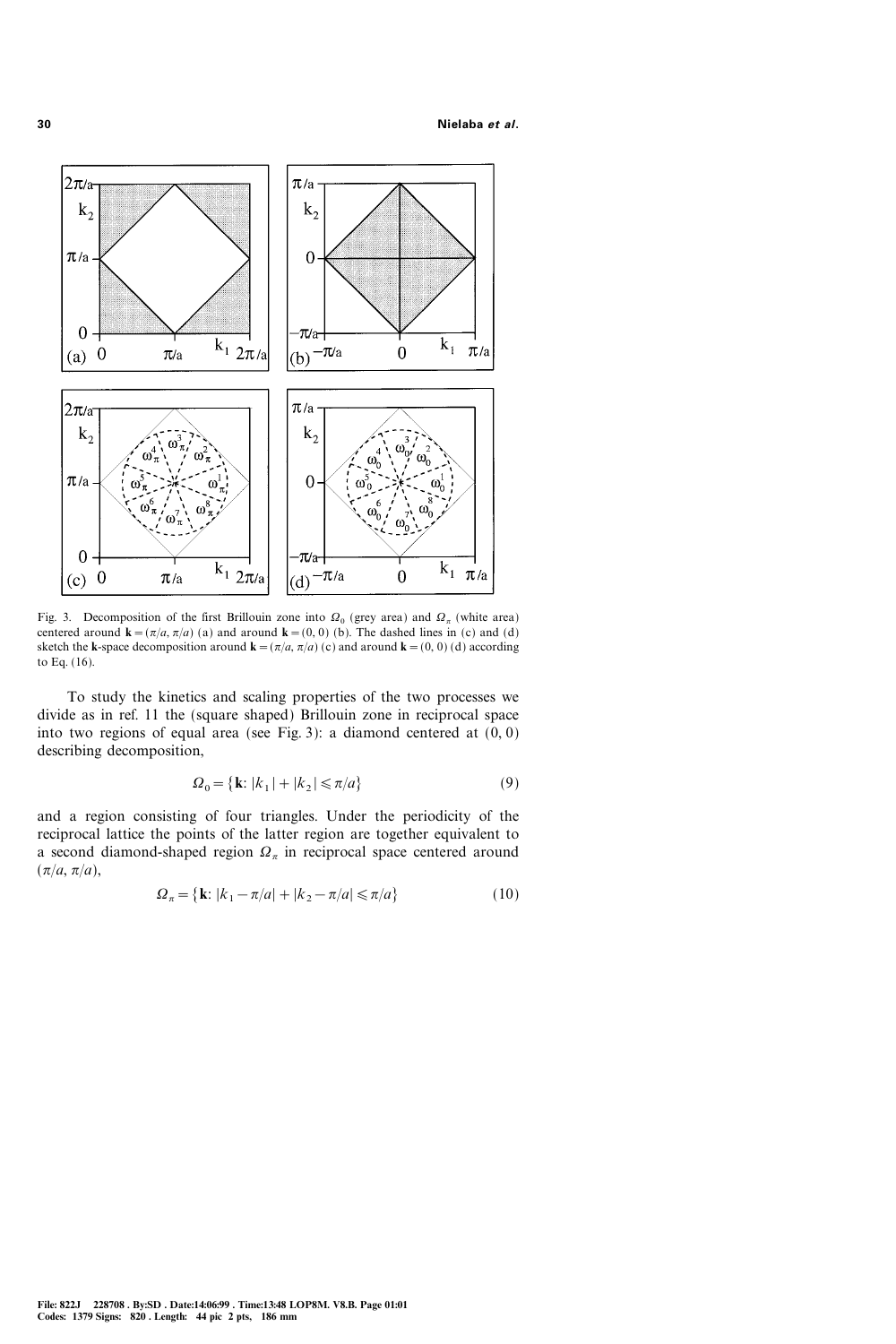describing ordering. To test scaling behavior of the structure function, we average it over directions within the two squares  $\Omega$ , related to ordering  $(v=\pi)$  and to decomposition  $(v=0)$ , separately. We define:

$$
S_{\nu}(k) = \sum_{A_{\nu}(k)} S_{\mathbf{k}'} / \sum_{A_{\nu}(k)} 1
$$
 (11)

where

$$
\Delta_v(k) = \{ \mathbf{k}' : k - \delta k < |\mathbf{k}' - (v, v)/a| \leq k + \delta k \} \tag{12}
$$

is a ring of width  $2\delta k$ ,  $\delta k = \pi/La$ , and median radius  $k = |\mathbf{k}| = (k_1^2 + k_2^2)^{1/2}$  $=2\pi K/La$ ,  $K=1, 2,..., [L/2\sqrt{2}]$ . Since the configurations on the lattice are evolving with time, we are also using the notation  $S_{\nu}(k, t)$  for the directionally averaged structure function computed from the configuration at time t.

The scaling hypothesis for the late stages of coarsening, in systems undergoing either phase segregation or ordering, is that the system is characterized by a single length scale  $\lambda(t)$ . This means in particular that for values of  $k^{-1}$  which are large compared to the lattice spacing and small compared to the size of the system  $S(k, t)$  should (up to a time dependent factor) be a function of only one variable,  $\lambda(t)$  k. In our case we need a priori two characteristic lengths,  $\lambda_n(t)$ ,  $v=0$ ,  $\pi$ . We therefore hypothesize that for the system under consideration

$$
\widetilde{S}_{\nu}(k, t) \approx d_{\nu}(t) \, F_{\nu}(k\lambda_{\nu}(t)) \qquad \text{as} \quad t \to \infty \tag{13}
$$

where  $\tilde{S}_n(k, t)$  is, for fixed  $k \neq 0$ , the macroscopic (formally the infinite volume) limit of the corresponding directionally averaged structure function at time  $t$ :

$$
S_{\nu}(k, t) \to \tilde{S}_{\nu}(k, t) \qquad \text{as} \quad L \to \infty \tag{14}
$$

To test the generalized scaling hypothesis (13) we defined, following common practice for systems in which there is only one scaling length,

$$
\lambda_{\nu}^{-1}(t) \, 2\pi \equiv k_{\nu}(t) = \sum_{k} k S_{\nu}(k, t) \bigg/ \sum_{k} S_{\nu}(k, t), \qquad k = 2\pi K / La \tag{15}
$$

The results are shown in Fig. 4(a) and (b). For times greater than  $2 \times 10^4$ the growth of these length scales is well described by a time evolution of the type:  $\lambda_v = a_v + b_v t^{1/3}$ , see below. Due to the EI the ordered domains are oriented preferentially parallel to the coordinate axis. In order to quantify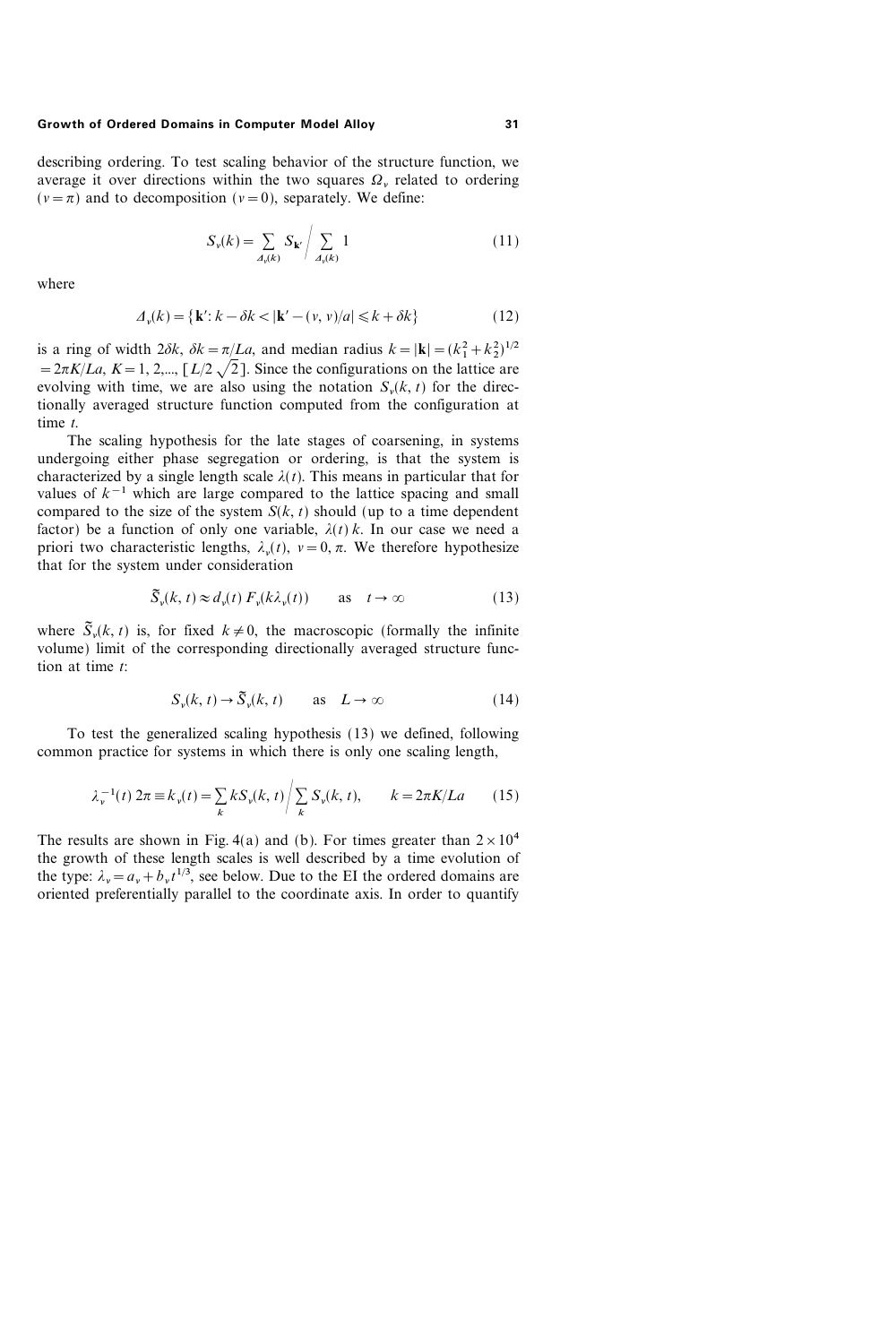

Fig. 4. Inverse first moments of the structure factors around (0, 0) and  $(\pi/a, \pi/a)$ ,  $\lambda_0$  (a) and  $\lambda_{\pi}$  (b) versus  $t^{1/3}$ . The slopes of the fitting lines in (a) are:  $b_0/a=0.14$ , 0.12, 0.1 (from top to bottom), the slopes of the lines in (b) are:  $b_{\pi}/a = 0.22$ , 0.18, 0.17 (from top to bottom). (c) shows the anisotropy factors  $A_0$  and  $A_\pi$  versus  $t^{1/3}$  (in units of MCS) for different concentrations.  $A_y = 0$  corresponds to an isotropic situation and  $A_y = 1$  corresponds to a situation where the structure factor is concentrated on the  $k_x=0$  and the  $k_y=0$ -lines.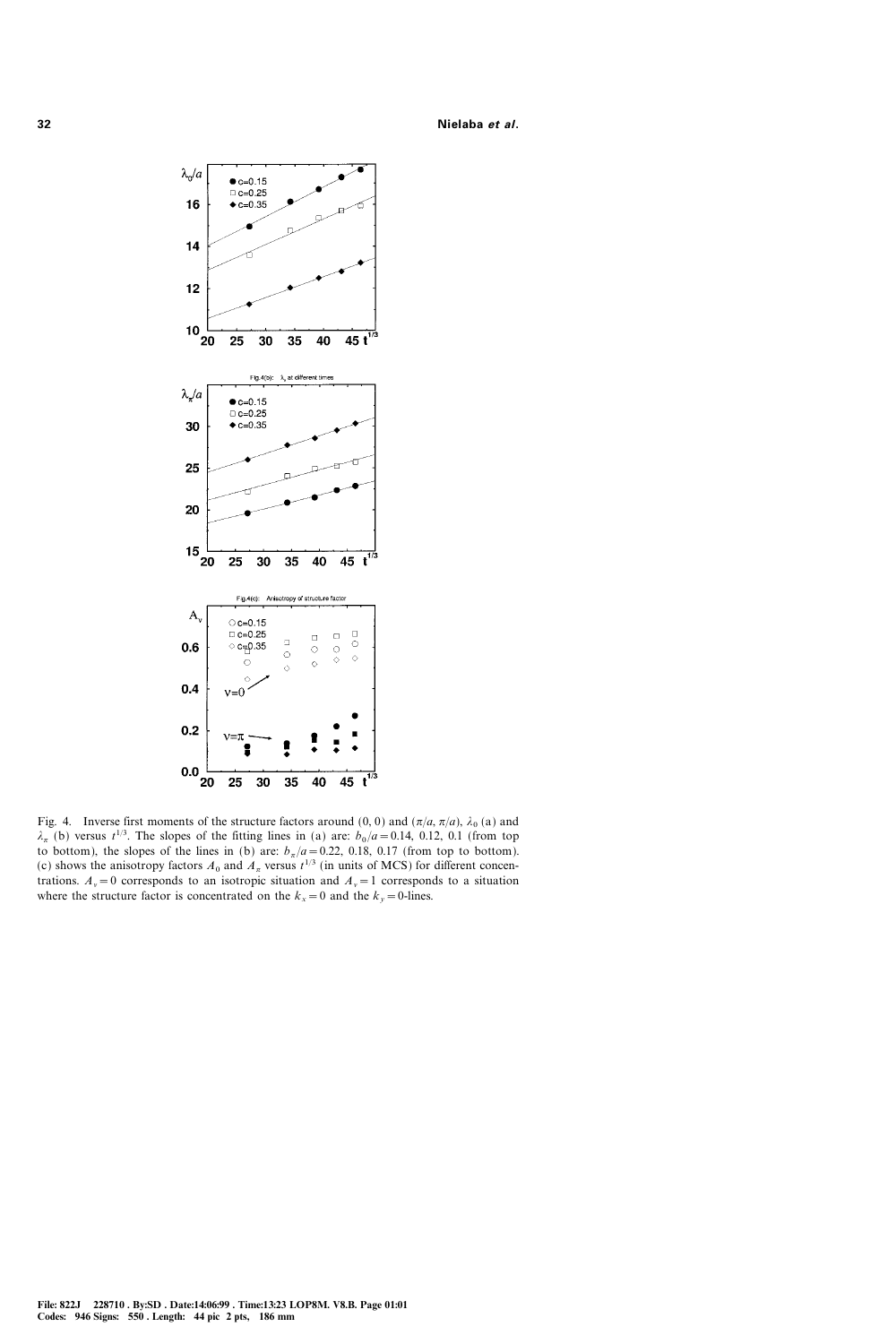the amount of anisotropy in the resulting structure factor we divide the **k**-space around (0, 0) and  $(\pi/a, \pi/a)$  into eight regions  $\omega_r^I$ ,  $(I = 1, 2,..., 8)$ , which are centered around the diagonals and the axes (see Fig. 3):

$$
\omega_{\nu}^{I} := \left\{ \mathbf{k} : |a\mathbf{k} - (\nu, \nu)| < \frac{\pi}{\sqrt{2}}, -\frac{3\pi}{8} + I\frac{\pi}{4} \le \arctan \frac{ak_2 - \nu}{ak_1 - \nu} \le -\frac{\pi}{8} + I\frac{\pi}{4} \right\},\
$$
  
\n
$$
I = 1, 2, \dots, 8
$$
 (16)

The contributions of the structure factor in the regions around the axes (odd I) is weighted by a "+" sign, and from the regions around the diagonals with a " $-$ ." The sum of these terms gives the anisotropy factor  $A_{\nu}$ :

$$
A_{\nu} = \sum_{I=1}^{8} (-1)^{I} \left[ \sum_{\omega_{\nu}^{I}} S_{\mathbf{k}} / \sum_{\omega_{\nu}^{I}} 1 \right]
$$
 (17)

For spherically symmetric structure factors,  $A_y = 0$ ; in the case of ordering with structures parallel to the coordinate axes,  $A_{\nu} > 0$ .

### B. Domain Morphology

We consider now the domain morphology and the growth kinetics of the system for choices of the temperature and concentration, which place the system well below the tricritical temperature in the coexistence region.

As already noted, the first stage of the kinetics is given by a fast ordering in small domains on the even and odd sub-lattices. Typical configurations after 20000 MCS are shown in Fig. 2 (a)–(c) for  $c=0.15$ ,  $c=0.25$  and  $c=0.35$ . Configurations after 100000 MCS are shown in Fig. 2 (d)–(f) for the same parameters as in Fig. 2 (a)–(c). Due to the coarsening process the ordered domains have grown. For the two small concentrations the growth in the long direction has partly stopped where domains which are ordered on different sub-lattices collide. An APB blocks further growth of the domains. For  $c=0.35$ , 70% of the lattice sites are parts of ordered domains. Here many APB's appear already at an early stage of the decomposition which slow down the dynamics. The presence of these narrow channels subdividing the plates (or stripes) in sub-domains is a difference to the situation of the FM case with  $E^{\Gamma_{S}(37, 38)}$  Such channels are typically observed in nickel base superalloys where the precipitates are ordered.<sup> $(21)$ </sup> In the present model neighboring sub-domains are ordered on a different sub-lattice which means that the narrow channels are, in fact, wetted APB's. This is in good agreement with Khachaturyan's assumption.<sup>(31)</sup>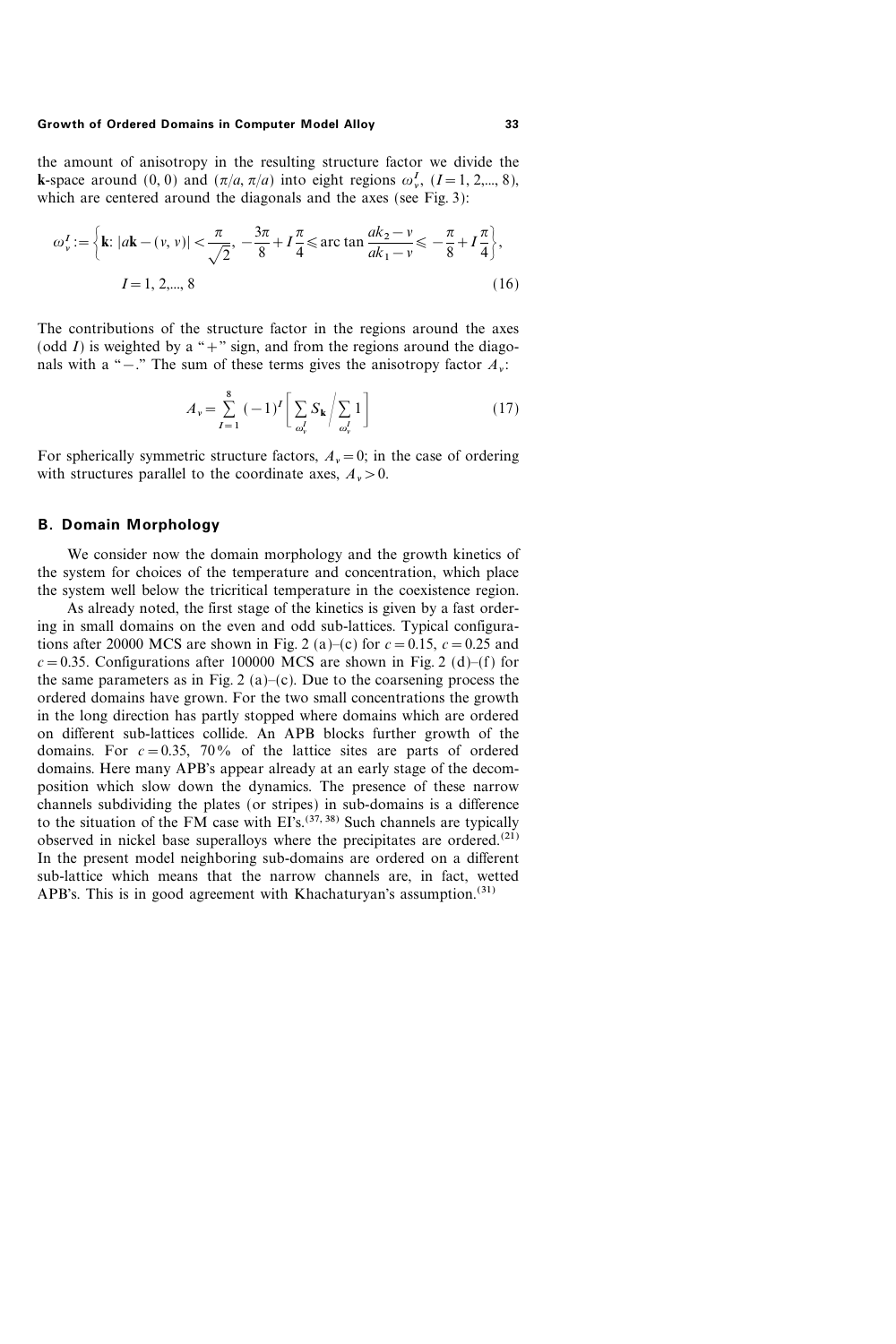In Fig. 4 we show the corresponding length scales  $\lambda_0$  for the decomposition and  $\lambda_{\pi}$  for the ordering as a function of the time.  $\lambda_{\pi}$  is always larger than  $\lambda_0$ ,  $\lambda_0$  decreases with the concentration, whereas  $\lambda_\pi$  increases with  $c$ . To explain this behavior we note that for the higher concentration the ordered domains contain more particles than for smaller concentrations and thus  $\lambda_{\pi}$ , which is a measure for the average size of the ordered domains, is increasing with the concentration. On the other hand, due to the increase in APB area the decomposition process is hindered with increasing concentration. Thus  $\lambda_0$ , which is a measure for a typical "wave length" of the separated regions in the system, is decreasing with  $c$ . This is again in contrast to the FM case,<sup>(37, 38)</sup> where a concentration c and  $1-c$ of a given phase are equivalent. However, a monotonic dependence on the amount of ordered phase had also been found in the AFM case without  $E\Gamma s$ <sup>(11)</sup> It is, therefore, very likely that the slowing down of the kinetics with increasing amount of ordered phase is related to the presence of APB's which are not very mobile. All length scales, however, can be well described by a linear dependence on  $t^{1/3}$ , which may be due to the increasing width of the structures which is not affected by APB's as much as the growth in length. The wide channels between neighbouring stripes were already found in the FM case with  $E^s(37, 38)$  and are probably due to an effective repulsion of the stripes due to the EI. This also means that neighbouring ordered stripes are not necessarily on different sub-lattices. The growth in thickness is, therefore, unrelated to APB's and similar in the FM and AFM case.

The anisotropy of the structure factor is shown in Fig. 4c. For  $v=0$ (open symbols), it reflects the stripe-like character of the domains induced by EI. In agreement with previous simulation work on the coarsening of (non-ordered) domains under the influence of  $EI<sub>5</sub><sup>(36)</sup>$  the anisotropy is largest for an equal amount of the two phases. This shows that—while being crucial for the kinetics of coarsening—the atomic ordering in one of the phases has only a small influence on the development of domain shape anisotropy. This is emphasized by the fact that the ordering parameter (as measured by the structure function close to  $v=\pi$ ) shows only little anisotropy (Fig. 4c, full symbols).

In order to analyze the difference between the structure of the ordered and the disordered regions for lattice fractions which are symmetric about  $c=0.25$ , we show in Fig. 5(a) configurations after 100000 MCS for  $c=0.35$ , where  $70\%$  of the particles are in ordered regions. In this figure the ordered regions are plotted white and the disordered black. For comparison with this situation we show configurations for  $c=0.15$  in Fig. 5(b) and (c), where  $30\%$  of the particles are in ordered regions. In order to make visible the differences of the domain structure in the three cases, the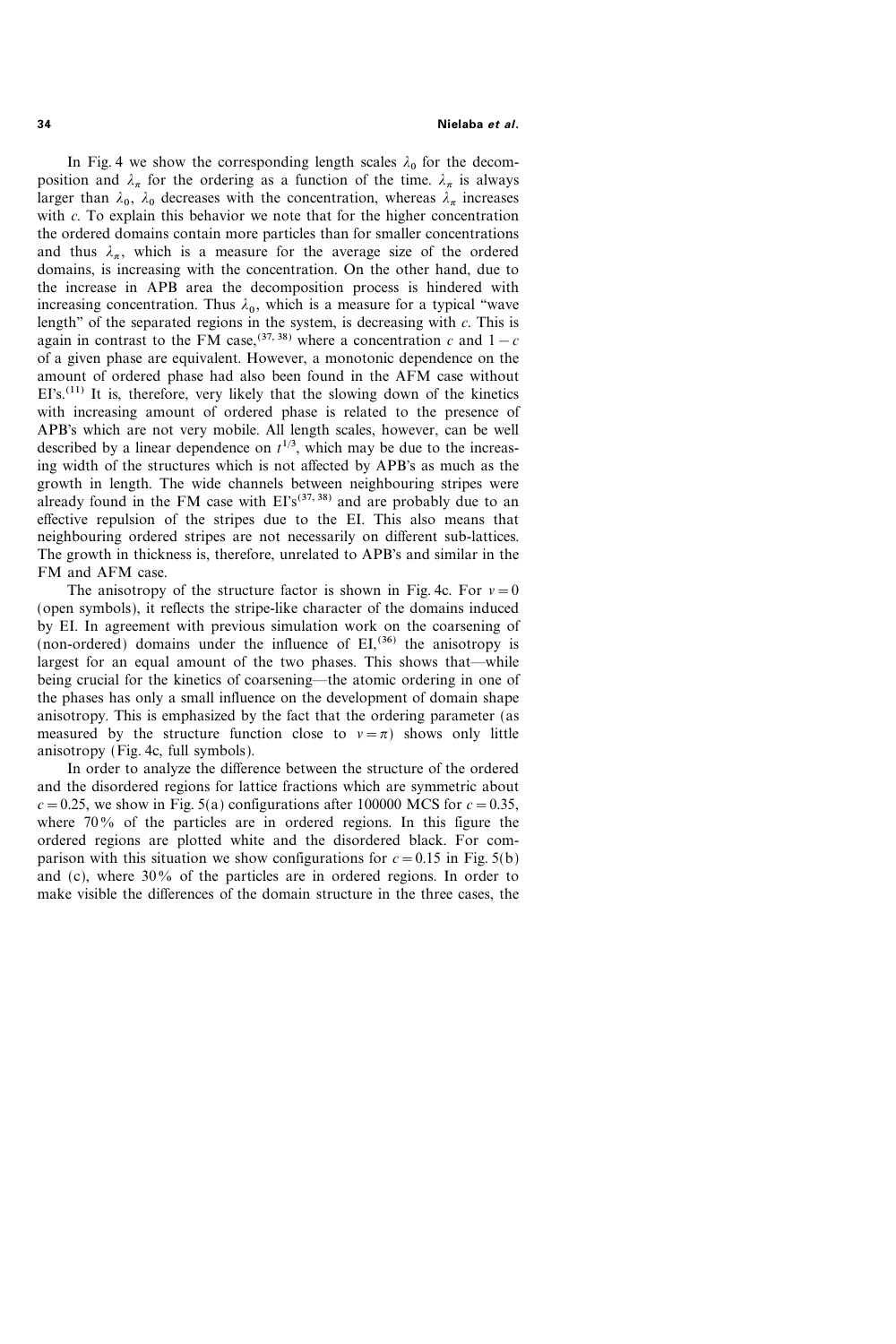

Fig. 5. (a) corresponds to the situation of 70% ordered phase and 30% disordered phase, full symbols show the *disordered* domains for  $c = 0.35$  after 100000 MCS after which  $\lambda_0 = 13.4a$ , (b) corresponds to the situation of 30% ordered phase and 70% disordered phase after the time as in (a), the full symbols show the *ordered* domains for  $c=0.15$  after 100000 MCS, (c) corresponds to the same situation as in (b) but after a time (10000 MCS), where the domains size is the same as in (a)  $(\lambda_0=13.3a)$ .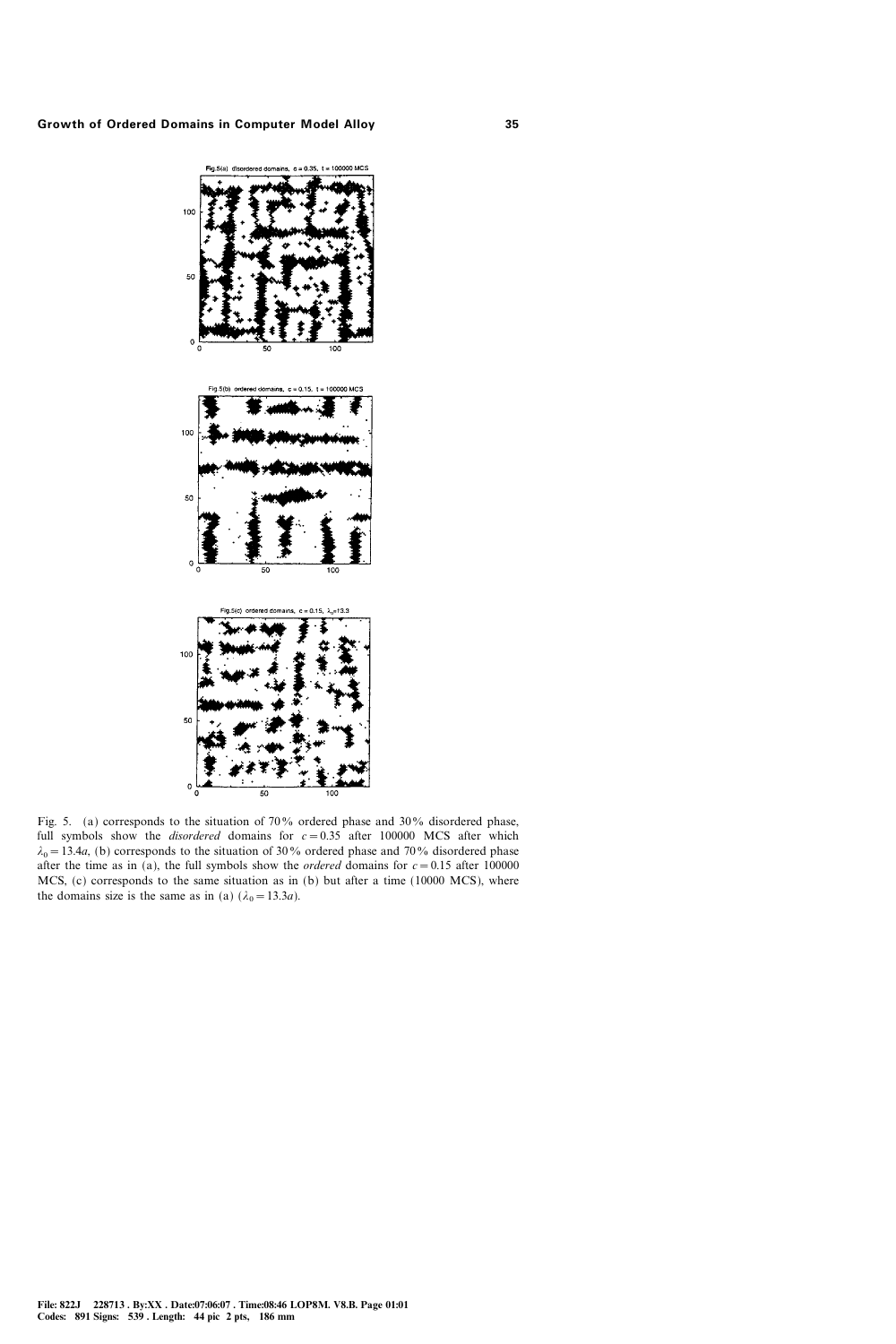ordered regions in (b) and (c) are shown in black and the disordered regions white. In Fig. 5(b) the same number of MCS has been considered as in (a), and in (c) a configuration has been selected, for which the characteristic length scale  $\lambda_0$  agrees with the value in (a). In both figures, (b) and (c), the morphologies of the ordered domains differ significantly from the morphology of the disordered domains in (a). Such an effect has been previously found in a model with AFM ordering<sup>(11)</sup> but no EI and was assumed to be due to APB's between ordered domains on different sub-lattices, wetted by the disordered phase. In the present case, a similar wetting of APB's was observed.

### C. Growth Kinetics and Scaling

The two characteristic length scales related to ordering and decompositions,  $\lambda_{v}(t)$ , have been computed using Eq. (15). Figures 4(a) and (b) show that for times greater than  $2 \times 10^4$  the growth of these length scales is well described by a time evolution of the type:

$$
\lambda_{\nu} = a_{\nu} + b_{\nu} t^{1/3} \tag{18}
$$

Despite the fact that the structure function showed considerable anisotropy, we considered a scaling hypothesis for the directionally averaged structure function (where the anisotropy has vanished due to averaging) in the form

$$
S_{\nu}(k, t) \approx B_{\nu} k_{\nu}(t)^{-2} F_{\nu}(k/k_{\nu}(t)) \tag{19}
$$

where  $2\pi/k_v(t) = \lambda_v(t) = a_v + b_v t^{1/3}$ . A standard way to choose the constants  $a_0$  and  $B_0$  is to require that the scaling function  $F_0$  satisfy the normalization condition max $[F_0(x)] = F_0(1) = 1$ . This permits comparison of characteristic parameters at different concentrations.

In Fig. 6 we show the scaling plots of  $F_0$  for the directionally averaged structure factor  $S_0(k, t)$ , where the free coefficients have been chosen such that the maximum of  $F_0$  is at  $x=1$  and  $F_0(1)\approx 1$ . For all three concentrations we find a reasonably good scaling behavior, supporting the scaling hypothesis.

Several interesting features of the directionally averaged structure function are visible in Fig. 6. First, in Fig. 6a and—more prominently—in Fig. 6c a shoulder or secondary maximum is visible around  $x=2$ . This can be interpreted as a second order of the main peak at  $x=1^{(36)}$  and results from a degree of ordering in the spatial distribution of the domains considerably higher than in phase separation without EI, where such a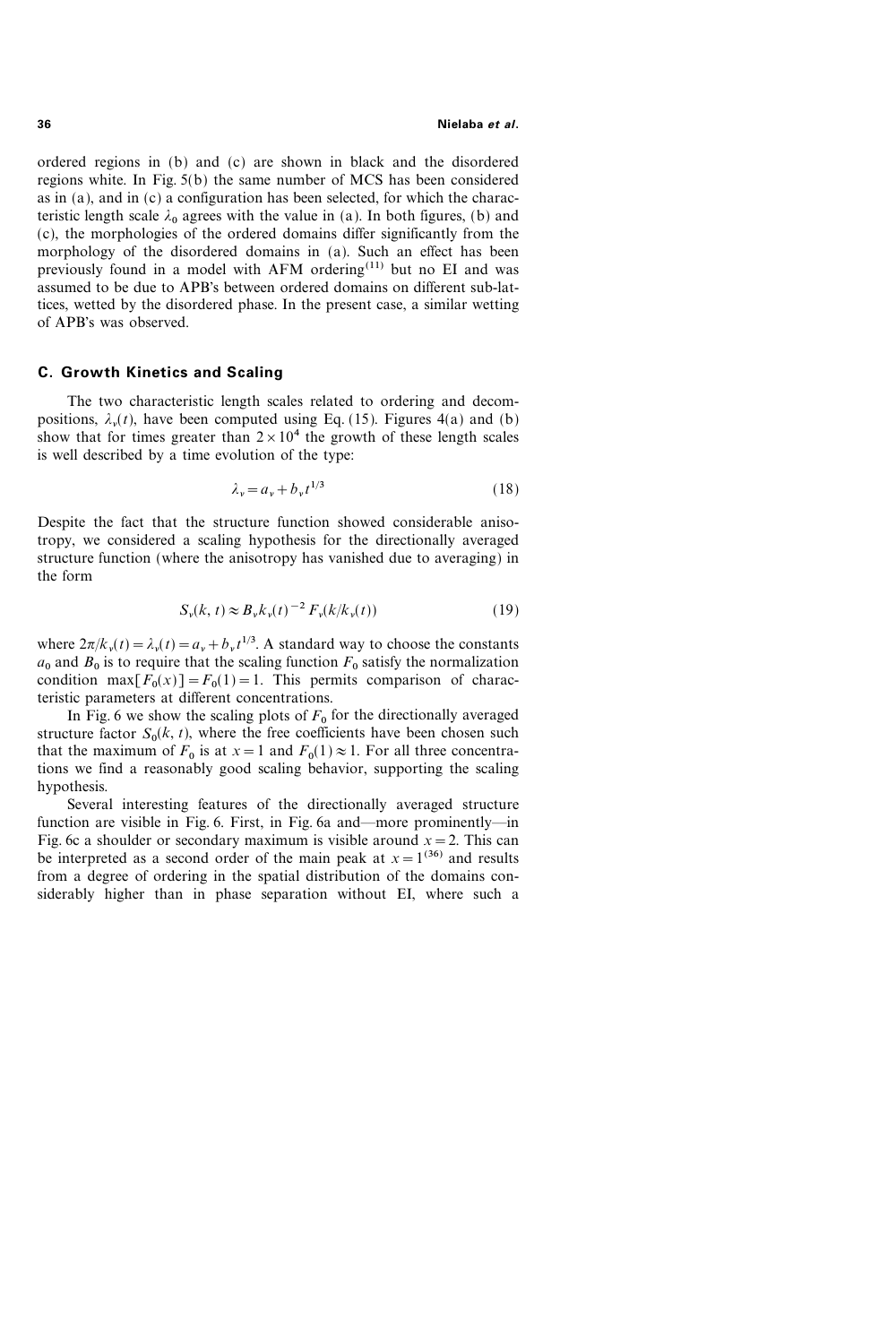

Fig. 6. Spherically averaged structure function for decomposition rescaled with  $\lambda_0$ ,  $F_0(k/k_0)$ for  $c=0.15$  (a),  $c=0.25$  (b) and  $c=0.35$  (c). Note the shoulders around  $x=2$  in (a) and (c).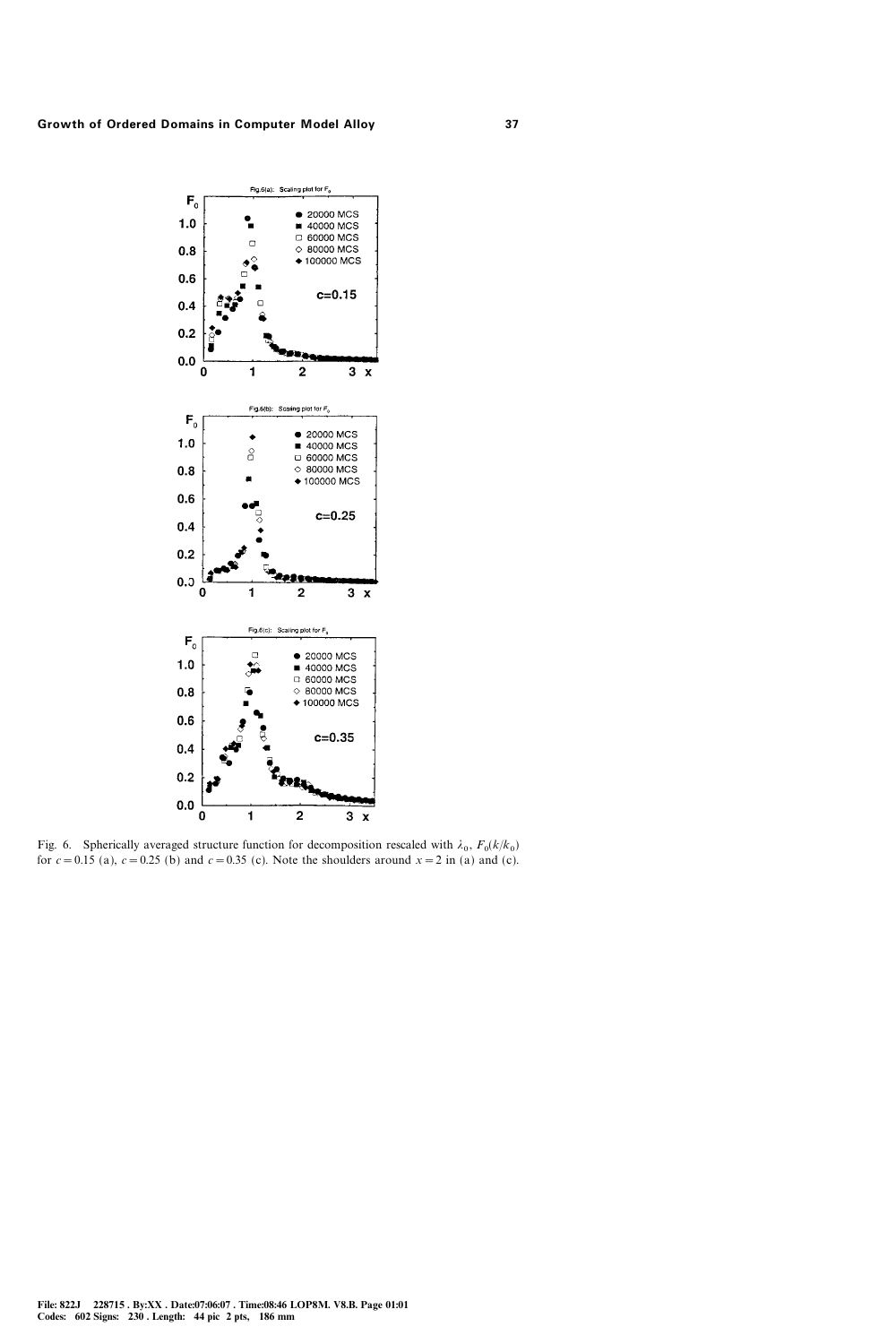38 Nielaba et al.

secondary maximum does not usually occur.<sup> $(10, 11)$ </sup> For the same reason, the main peak at  $x=1$  is narrower than in cases without EI. This last effect is even more pronounced for the symmetric alloy composition ( $c=0.25$ , see Fig. 6b). Despite this, there is no secondary maximum in this case. As discussed earlier,<sup> $(36)$ </sup> this occurs because in a succession of stripes with equal thickness, all even (and, in particular, the second) order peaks are suppressed. This does not occur in Fig. 6a and 6c, because the ordered and disordered domains have different thickness (due to the asymmetric composition, see Fig. 2).

# D. Rafting

Directional coarsening ("rafting") is a well-known phenomenon, observed when alloys containing misfitting precipitates are subjected to uniaxial external load. Morphologies with plate-like structures perpendicular or rod-like structures parallel to the stress directions may develop. This phenomenon has been studied by experimental methods as well as with MC simulations. In the latter<sup>(37, 38)</sup> a ferromagnetic interaction has been considered which does not lead to ordering on different sub-lattices and APB's discussed in the present work.

We studied the influence of uniaxial external tensile stress in the x-direction ( $\zeta = 0.1$ ) on the morphologies. In Fig. 7 we present the resulting configurations 100000 MCS after a quench into the coexistence region for different concentrations of the A-particles. As in the case with FM interactions<sup>(37, 38)</sup> the ordered domains align parallel to the x-axis. The structures may consist of ordered domains extending over the full length of the simulation box or may consist of domains ordered on different sub-lattices intersected by APB's. Independent of these structural details, for small concentrations c (see Fig. 7 (a) and (b)) these structures contain a "waviness" similar to the phenomenon found in the study with FM interaction. For larger c (see Fig.  $7(c)$ ) the "waviness" is less pronounced since neighboring ordered regions in y-direction have smaller average distances compared to the case with smaller  $c$ -values, consequently either compact ordered domains are formed which are separated by horizontal disordered stripes, or APB's appear in y-direction, both effects hinder the appearance of wavelike structures.

# IV. CONCLUDING REMARKS

In this paper, we studied the coarsening of anti-ferromagnetically ordered domains under the influence of elastic misfit interactions with and without externally applied uniaxial stress.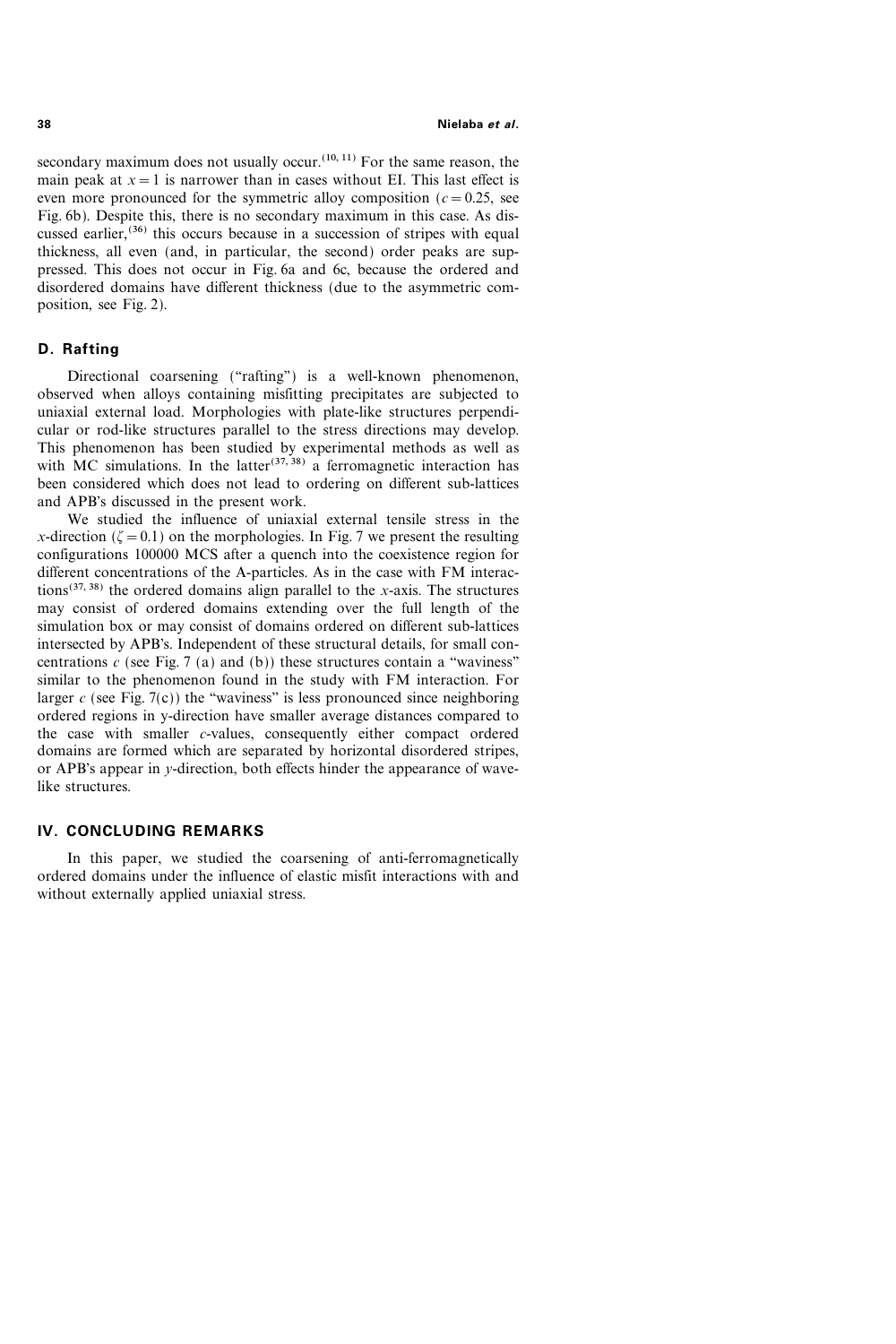

Fig. 7. Configurations due to rafting with uniaxial external tensile stress in  $x$ -direction  $(\zeta = 0.1)$  after 100000 MCS with a random solution as a starting configuration for  $c = 0.15$  (a),  $c=0.25$  (b) and  $c=0.35$  (c). Full symbols show the occupancy of the even sites and open symbols the occupancy of the odd sites by the particles with positive spins.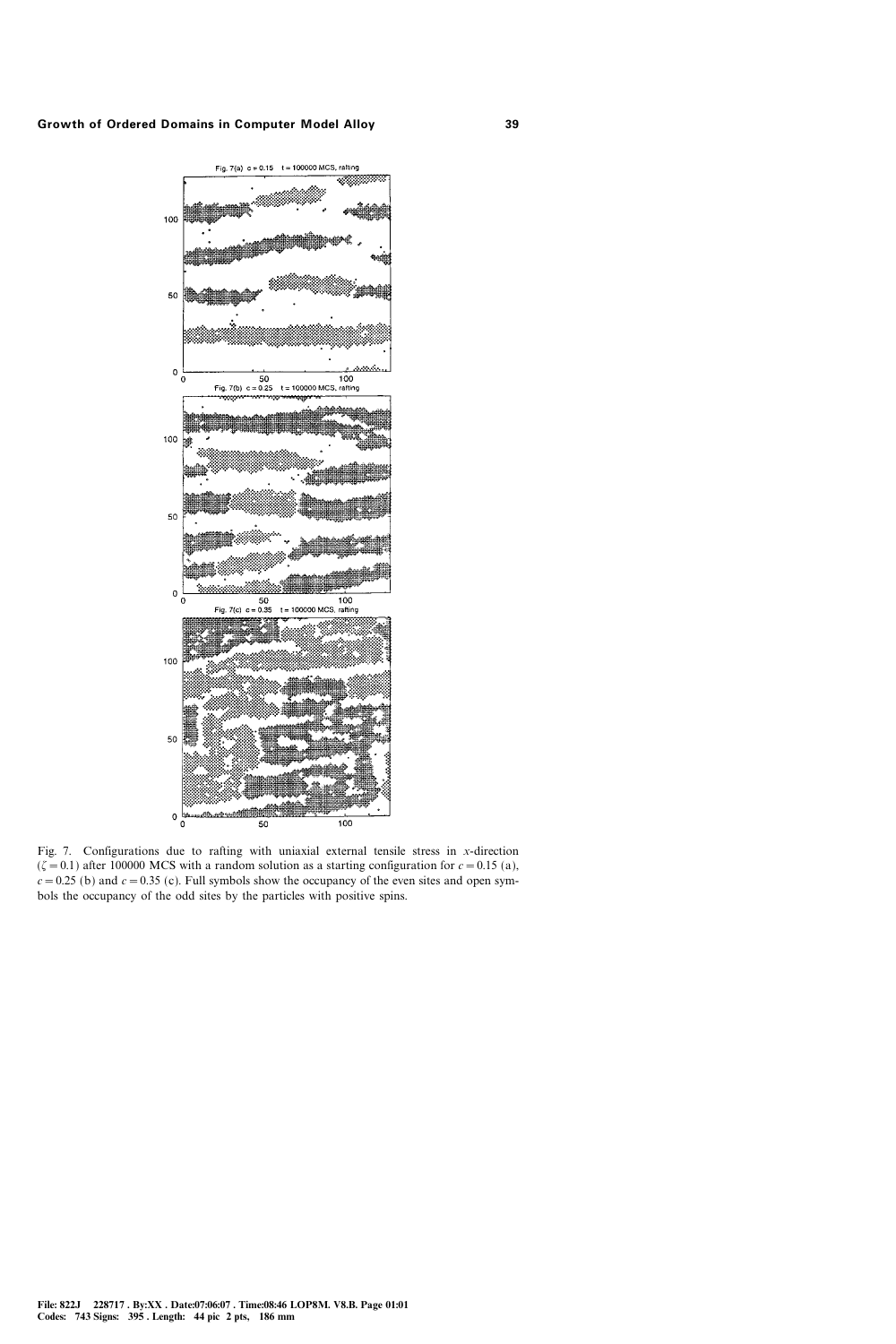v As expected, the EI led to the development of a platelet morphology consisting of two types of ordered domains (differing by a phase) and a disordered domain.

v Characteristic lengths associated to these domains follow a law of the type  $R = a_y + b_y t^{1/3}$  with  $v = 0$ ,  $\pi$  referring to decomposition and ordering structure functions.

v We observed the presence of narrow channels subdividing the ordered plates (or stripes) into sub-domains. Such channels are typically observed in Nickel base superalloys where the precipitates are ordered. It was commonly found that neighboring subdomains are ordered on a different sub-lattice which means that the narrow channels are, in fact, wetted



Fig. 8. (a) Transmission electron microscopic image of Ni-Al-Mo alloy with Mo-composition chosen such as to make the lattice spacing in the precipitates (gamma-prime phase) smaller than in the disordered matrix (misfit  $-0.5\%$ ). Treatment: 5h at 1253 K (Orientation 001). One observes cube-like precipitates, aligned along the elastically soft directions, [010] and [100] (From ref. 21). (b) Data from Fig. 2f replotted with the convention that the disordered phase is shown black, while both variants of the ordered phase are shown in white. (c) Transmission electron microscopic image of the same Ni-Al-Mo alloy as in (a). Same thermal treatment as in (a) but now with a external compressive load of 130 MPa applied to it along the vertical [010]-direction. (From ref. 21). (d) Data from Fig. 7c replotted with the same convention as in (b).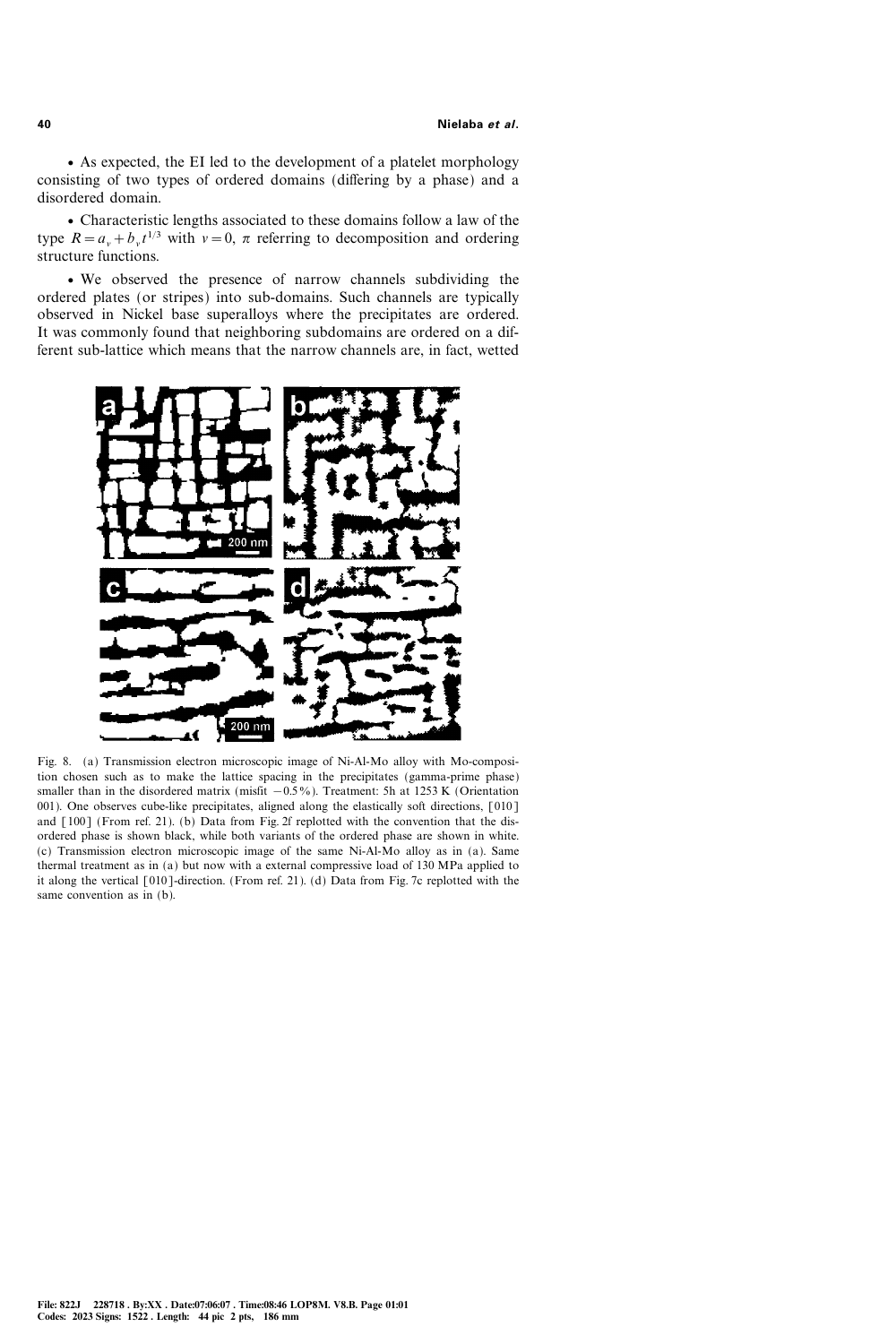APB's. This is in good agreement with Khachaturyan's ideas.<sup>(31)</sup> We believe that the APB's are responsible for the morphology with  $30\%$  ordered phase in the disordered matrix being quite different from that with  $30\%$ disordered phase (Such an effect was also found earlier in this AFM model with no EI but is absent in FM systems.) In fact the main difference in the kinetics and morphologies, between the present AFM model and the previously studied FM ones appears to be due to the presence of the APB.

• Since these APB's only disappear when two of them meet and annihilate, it is very difficult for neighbouring sub-domains to join up into a single domain. Hence, the growth kinetics is hindered by the presence of the APB's and this is responsible for the coefficient  $b_0$  and thus the average domain size was found to decrease monotonically with the amount of ordered phase (varying from  $30\%$  to  $70\%$ ).

v The wide channels between neighbouring stripes also found in the FM case are probably due to an effective repulsion of the stripes due to the EI. This means that neighbouring ordered stripes are not necessarily on different sub-lattices. The growth in thickness is, therefore, unrelated to APB's.

• The effect of uniaxial external stress is to cause "rafting" of the domains. The APB's cause the stripes to be segmented.

v Finally we mention the great similarity between the morphologies obtained from our simulations and those obtained from experiment (despite the great difference in scales) once the distinction between the differently ordered subdomains (not distinguished in the experiments) is removed from the simulation output; see Fig. 8. This compares our data with transmission electron micro-graphs of Ni-Al-Mo alloys annealed with and without external stress.

### ACKNOWLEDGMENTS

P.N. thanks the DFG for financial support (Heisenberg foundation and SFB 513). The computations were in part carried out on the CRAY T3E and CRAY T90 at the HLRZ. The work of J.L.L. was supported in part by NSF Grant NSF-DMR 95-23266. We thank V. Gorentsveig and (ref.) for useful comments.

### **REFERENCES**

- 1. J. W. Cahn, Acta Metall. 9:795 (1961); 10:179 (1962).
- 2. A. B. Bortz, M. H. Kalos, J. L. Lebowitz, and M. H. Zendejas, Phys. Rev. B 10:535 (1974);
	- J. Marro, A. B. Bortz, M. H. Kalos and J. L. Lebowitz, Phys. Rev. B 12:2000 (1975).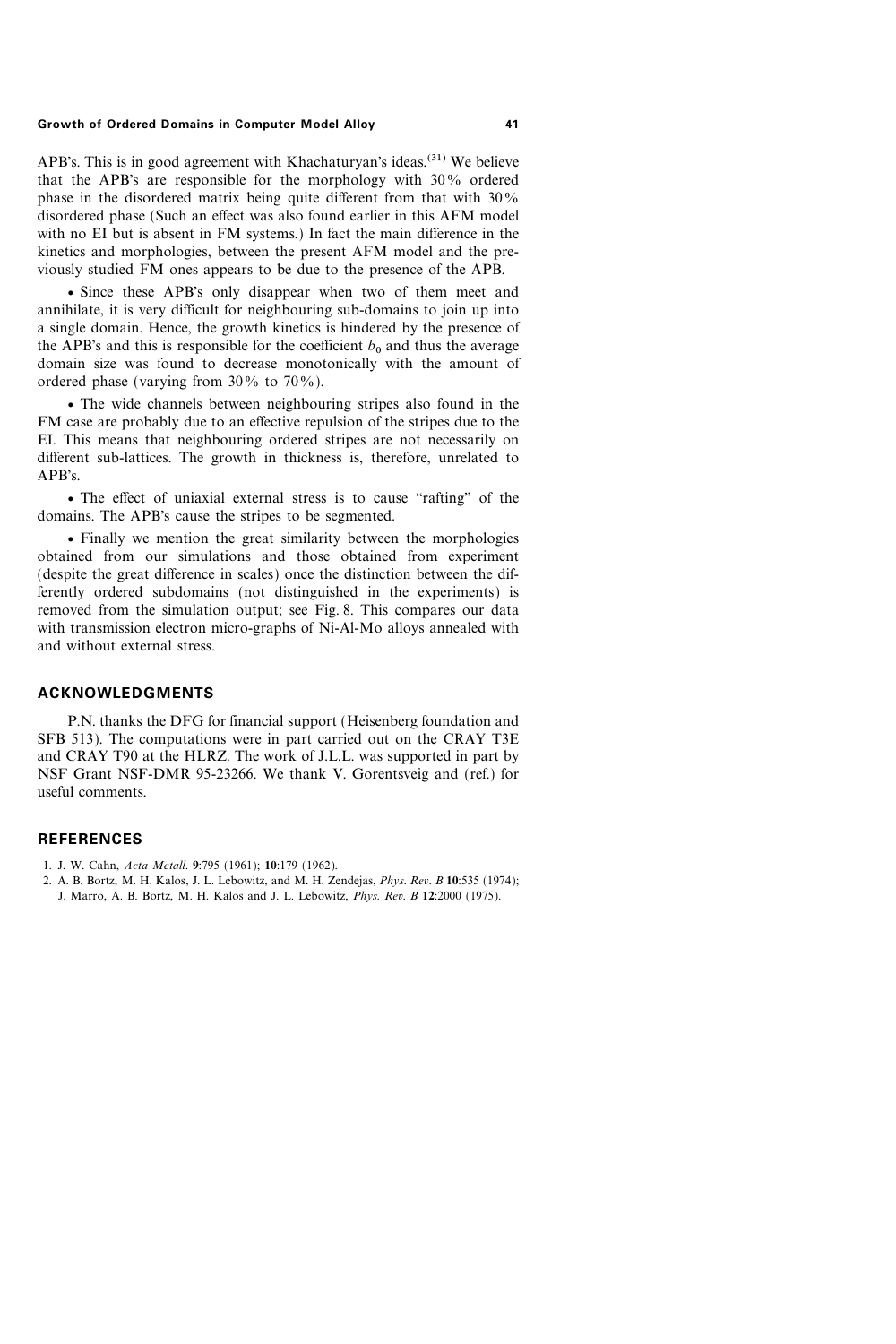- 3. J. D. Gunton, M. San Miguel, and P. S. Sahni, in Phase Transitions and Critical Phenomena, C. Domb and J. L. Lebowitz, eds. (Academic Press, New York, 1983), Vol. 8.
- 4. K. Binder, in Materials Science and Technology, P. Haasen, ed. (VCH, Weinheim, 1991), Vol. 5, Chap. 7.
- 5. R. Wagner and R. Kampmann, in Phase Transformations in Materials, P. Haasen, ed. (VCH, Weinheim, 1991), Vol. 5, Chap. 4.
- 6. A. G. Khachaturyan, Theory of Structural Transformations in Solids (Wiley, New York, 1983).
- 7. J. Marro, J. L. Lebowitz, and M. H. Kalos, Phys. Rev. Lett. 43: 282 (1979); J. L. Lebowitz, J. Marro, and M. H. Kalos, Acta Metall. 30:297 (1982); P. Fratzl, J. L. Lebowitz, J. Marro, and M. H. Kalos, Acta Metall. 31:1849 (1983).
- 8. I. M. Lifshitz and V. V. Slyozov, J. Phys. Chem. Solids 19:35 (1961); C. Wagner, Z. Elektrochem. 65:581 (1961).
- 9. P. Fratzl, J. L. Lebowitz, O. Penrose, and J. Amar, Phys. Rev. B 44:4794 (1991).
- 10. P. Fratzl and J. L. Lebowitz, Acta Metall. 37:3245 (1989).
- 11. V. I. Gorentsveig, P. Fratzl, and J. L. Lebowitz, Phys. Rev. 55:2912 (1997).
- 12. J. K. Tien and S. M. Copley, Metall. Trans. 2:215 (1971).
- 13. For a recent short review see, e.g., S. Socrate and D. M. Parks, Acta Metall. Mater. 41:2185 (1993).
- 14. Linear elastic models for rafting are reviewed in: J. C. Chang and S. M. Allen, *J. Mater*. Res. 6:1843 (1991).
- 15. T. Miyazaki, K. Nakamura, and H. Mori, J. Mater. Sci. 14:1827 (1979).
- 16. M. V. Nathal, R. A. MacKay, and R. V. Miner, Metall. Trans. A 20:133 (1989).
- 17. M. Feller-Kniepmeier and T. Link, Metall. Trans. A 20:1233 (1989).
- 18. C. Carry and J. L. Strudel, Acta Metall. 25:767 (1977); 26:859 (1978).
- 19. T. M. Pollock and A. S. Argon, Acta Metall. Mater. 42:1859 (1994).
- 20. J. Y. Buffiere and M. Ignat, Acta Metall. Mater. 43:1791 (1995).
- 21. O. Paris, M. Fährmann, E. Fährmann, T. M. Pollock, and P. Fratzl, Acta Mater. 45:1085 (1997).
- 22. T. Miyazaki, M. Doi, and T. Kozaki, Solid State Phen. 3:158 (1988); T. Miyazaki and M. Doi, Mater. Sci. Eng. A 110:175 (1989).
- 23. A. Maheshwari and A. J. Ardell, Phys. Rev. Lett. 70:2305 (1993).
- 24. O. Paris, M. Fährmann, and P. Fratzl, *Phys. Rev. Lett.* **75**:3458 (1995).
- 25. A. D. Sequeira, H. A. Calderon, G. Kostorz, and J. A. Pedersen, Acta Metall. Mater. 43:3427 (1995); 43:3441 (1995).
- 26. M. Fährmann, P. Fratzl, O. Paris, E. Fährmann, and W. C. Johnson, Acta Metall. Mater., 43:1007 (1995).
- 27. P. Fratzl, F. Langmayr, G. Vogl, and W. Miekeley, Acta Metall. Mater. 39:753 (1991); F. Langmayr, P. Fratzl, G. Vogl, and W. Miekeley, Phys. Rev. B 49:11759 (1994).
- 28. J. D. Eshelby, Prog. Solid Mech. 2:89 (1961); Ardell, R. B. Nicholson, and J.D. Eshelby, Acta metall. 14:1295 (1966).
- 29. A. Onuki and H. Nishimori, Phys. Rev. B 43:13649 (1991); H. Nishimori and A. Onuki, Phys. Rev. B 42:980 (1990).
- 30. Y. Wang, L. Q. Chen, and A. G. Khachaturyan, Acta Metall. Mater. 41:279 (1993); Y. Wang and A. G. Khachaturyan, Acta Metall. Mater. 43:1837 (1995).
- 31. Y. Wang and A. G. Khachaturyan, Scripta Metall. Mater. 31:1425 (1994).
- 32. W. C. Johnson, Acta metall. 32:465 (1984); T. A. Abinandanan and W. C. Johnson, Acta Metall. Mater. 41:17 (1993).
- 33. P. W. Voorhees, G. B. McFadden, and W. C. Johnson, Acta Metall. Mater. 40:2979 (1992).